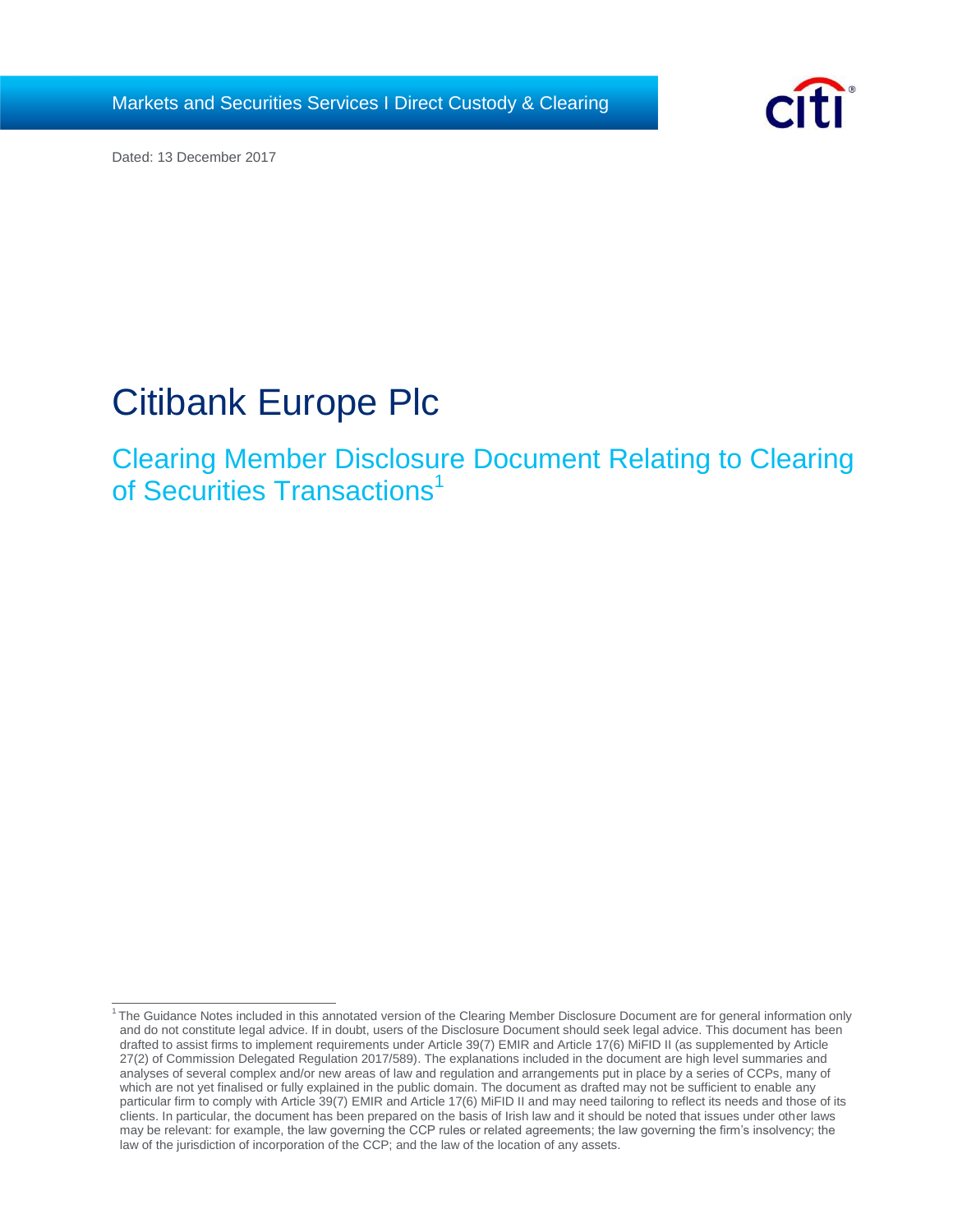# Table of Contents

[Part One A: A Brief Background to Clearing](#page-4-0) [Part One B: Your Choice of Account Type and the Factors to Consider](#page-8-0) [Part One C: What are the Main Insolvency Considerations?](#page-14-0) [Part Two: CCP Client Account Structures](#page-18-0) [Part Three: CCP specific disclosures](#page-22-0) [Links to CCP Disclosure Documents](#page-24-0)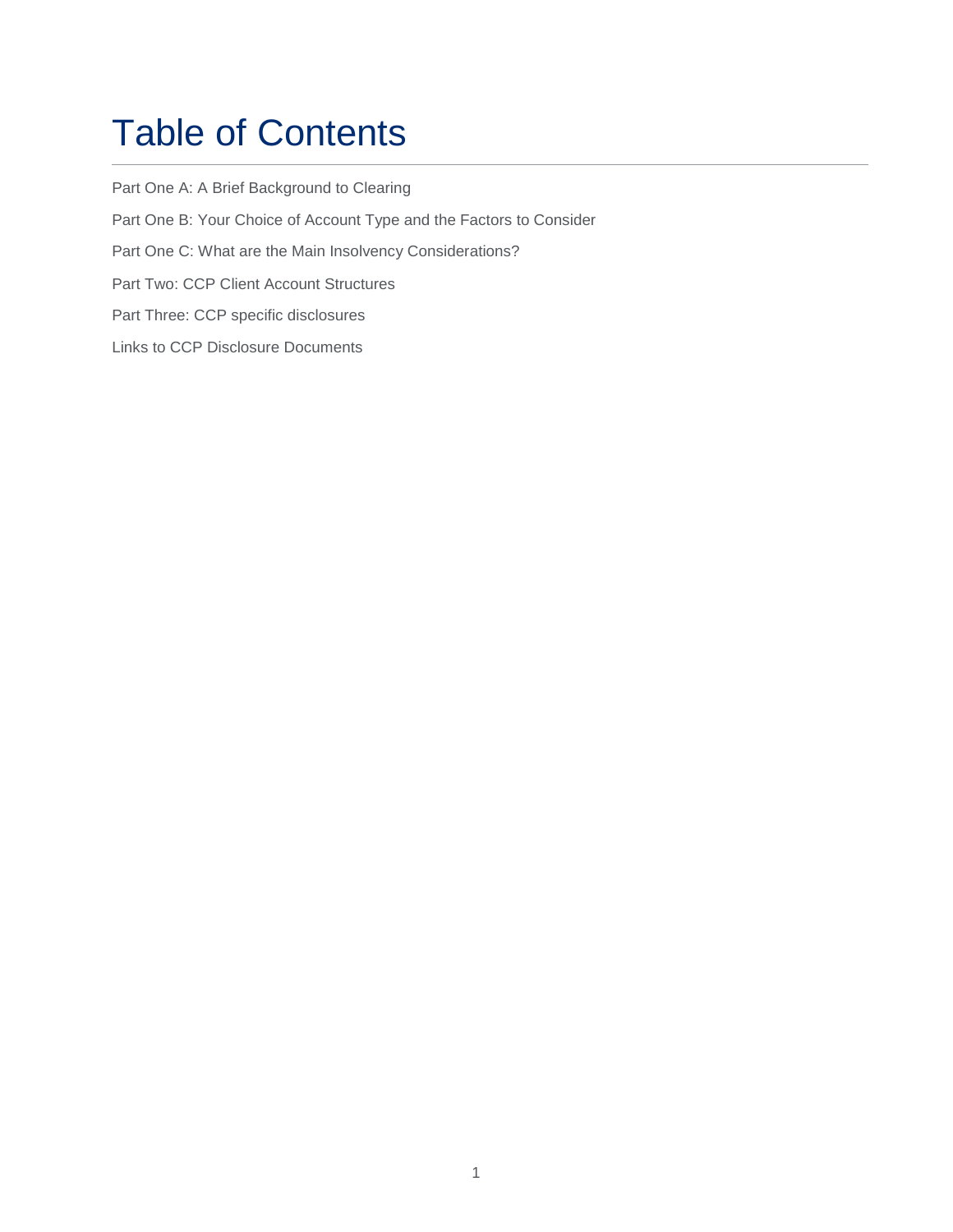# **Introduction**

Throughout this document references to "we", "our" and "us" are references to the clearing member. References to "you" and "your" are references to the client.

#### **What is the Purpose of this Document?**

To enable us to comply with our obligations as a clearing member under EMIR<sup>2</sup>, which requires that where we are providing services to you that involve us clearing securities transactions through an EU central counterparty (CCP<sup>3</sup>), we must

- Offer you a choice of an individual client account or an omnibus client account (as discussed under "The types of account available" in Part One B below)
- Publicly disclose the levels of protection and costs associated with different levels of segregation; and
- Describe the main legal implications of different levels of segregation

This document also enables us to comply with our obligations as a general clearing member under MiFID II<sup>5</sup> which requires that we inform our prospective and existing clearing clients of the level of protection and costs associated with the different levels of segregation provided. This information must include a description of the main legal effects of the respective levels of segregation offered, including information on the insolvency law applicable in the relevant jurisdiction.

We have provided the costs associated with the different levels of segregation separately. Details can be found at: https:/[/www.citibank.com/mss/dcc/](http://www.citibank.com/mss/dcc/4)<sup>4</sup>

# **Organisation of this Document**

This document is set out as follows

- Part One A provides some background to clearing
- Part One B gives information about the difference between the individual client account and the omnibus client account, explains how this impacts on the clearing of your securities transactions and sets out some of the other factors that might affect the level of protection you receive in respect of assets provided to us as margin
- Part One C sets out some of the main insolvency considerations
- Part Two provides an overview of the main variations on the different levels of segregation that the CCPs offer, together with an explanation of the main implications of each, and sets out links to further information provided by the CCPs

 $\sqrt[2]{2}$ Regulation (EU) No 648/2012 on OTC derivatives, central counterparties and trade repositories.

<sup>&</sup>lt;sup>3</sup>The ESMA Questions and Answers on EMIR dated November 2013 confirm that EU clearing members of non-EU CCPs are not required to comply with Article 39 when offering client clearing on non-EU CCPs.

<sup>&</sup>lt;sup>4</sup>The document has not been designed to include information about the costs associated with the different levels of protection under Article 39(7) EMIR or prices and fees associated with the services provided or discounts and rebates and conditions to benefit from them required by Article 38 EMIR. Further guidance on the fee disclosures that Clearing Members are required to make can be found in the ESMA Questions and Answers on EMIR dated February 2014. Clearing Members could incorporate their fee disclosures into this document or may wish to set these out in a separate document.

 $^5$  Directive 2014/65/EU on markets in financial instruments (see Article 17(6) MiFID II, as supplemented by Article 27(2) of Commission Delegated Regulation 2017/589).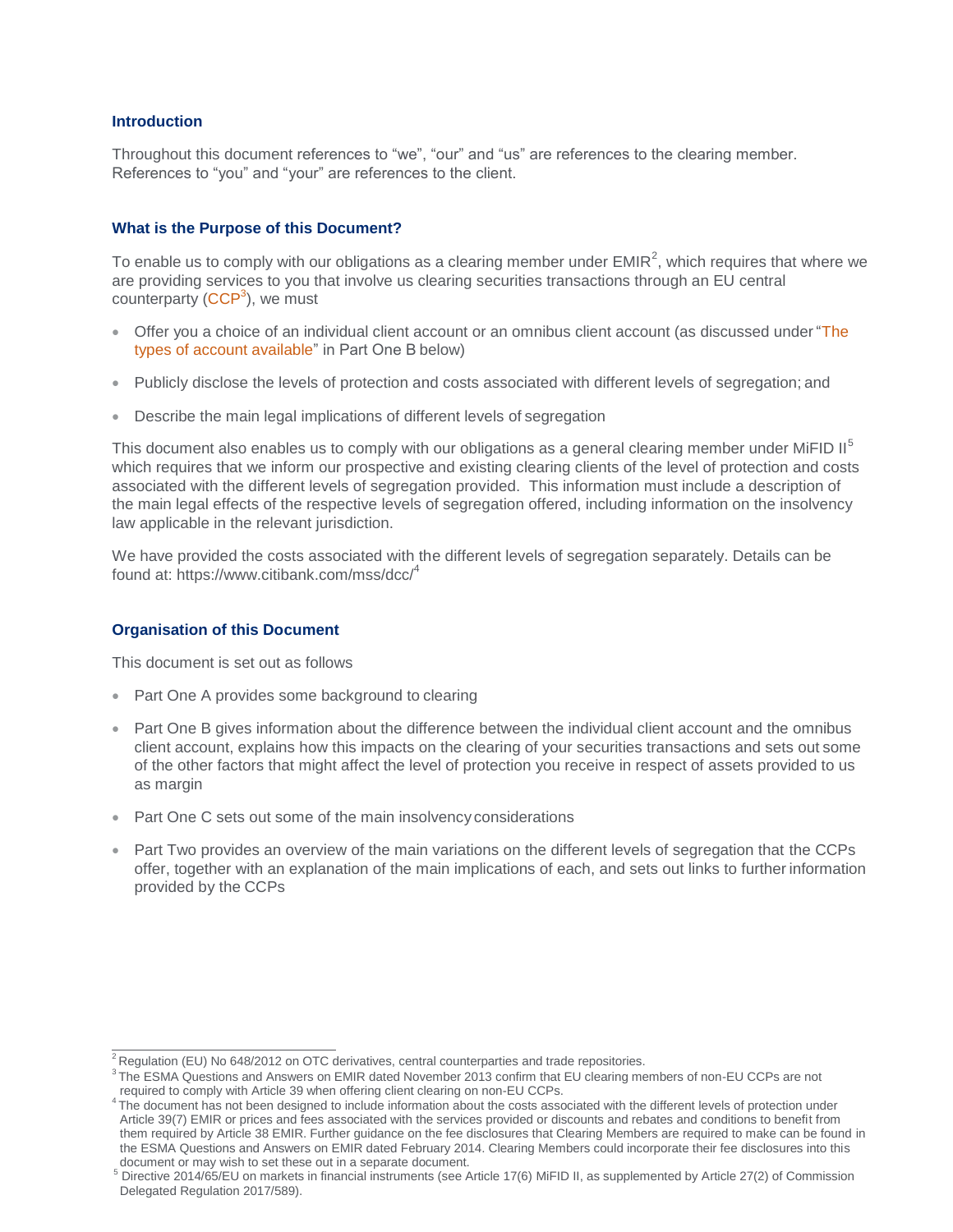# **What are you Required to Do?**

You must review the information provided in this document and the relevant CCP disclosures and confirm to us in writing which account type you would like us to maintain with respect to each CCP on which we clear securities transactions for you from time to time and whether you agree with the way in which we propose to deal with any excess margin we may hold in relation to an individual client account. We will explain how we would like you to make this confirmation and by when. If you do not confirm within the requested timeframe, we will not be in compliance with our obligations under EMIR, which is not a position we can continue with indefinitely. In the meantime, we will continue to clear your securities transactions, either using the existing account structure or an omnibus client account, as this is the most similar of the new account types to the existing account structure.

# **Important<sup>5</sup>**

Whilst this document will be helpful to you when making this decision, this document does not constitute legal or any other form of advice and must not be relied on as such. This document provides a high level analysis of several complex and/or new areas of law, whose effect will vary depending on the specific facts of any particular case, some of which have not been tested in the courts. It does not provide all the information you may need to make your decision on which account type or level of segregation is suitable for you. It is your responsibility to review and conduct your own due diligence on the relevant rules, legal documentation and any other information provided to you on each of our client account offerings and those of the various CCPs on which we clear securities transactions for you. You may wish to appoint your own professional advisors to assist you with this.

We shall not in any circumstances be liable, whether in contract, tort, breach of statutory duty or otherwise for any losses or damages that may be suffered as a result of using this document. Such losses or damages include (a) any loss of profit or revenue, damage to reputation or loss of any contract or other business opportunity or goodwill and (b) any indirect loss or consequential loss. No responsibility or liability is accepted for any differences of interpretation of legislative provisions and related guidance on which it is based. This paragraph does not extend to an exclusion of liability for, or remedy in respect of, fraudulent misrepresentation.

Please note that this disclosure has been prepared on the basis of Irish law save as otherwise stated. However, issues under other laws may be relevant to your due diligence. For example, the law governing the CCP rules or related agreements; the law governing our insolvency; the law of the jurisdiction of incorporation of the CCP; and the law of the location of any assets.

This document is based on our interpretation of the EMIR requirements as at the date stated above. It is possible that further developments in relation to EMIR and also in relation to the account structures offered by the CCPs could change the risks and impacts we have described in this document. Whilst we may choose to update this document from time to time, we will not notify you of any such developments or their impact on the account you have chosen, nor will we specifically notify you of any updates we have made to this document, however the current version of this document will be available on our website.

<sup>&</sup>lt;sup>5</sup> See footnote 1 above.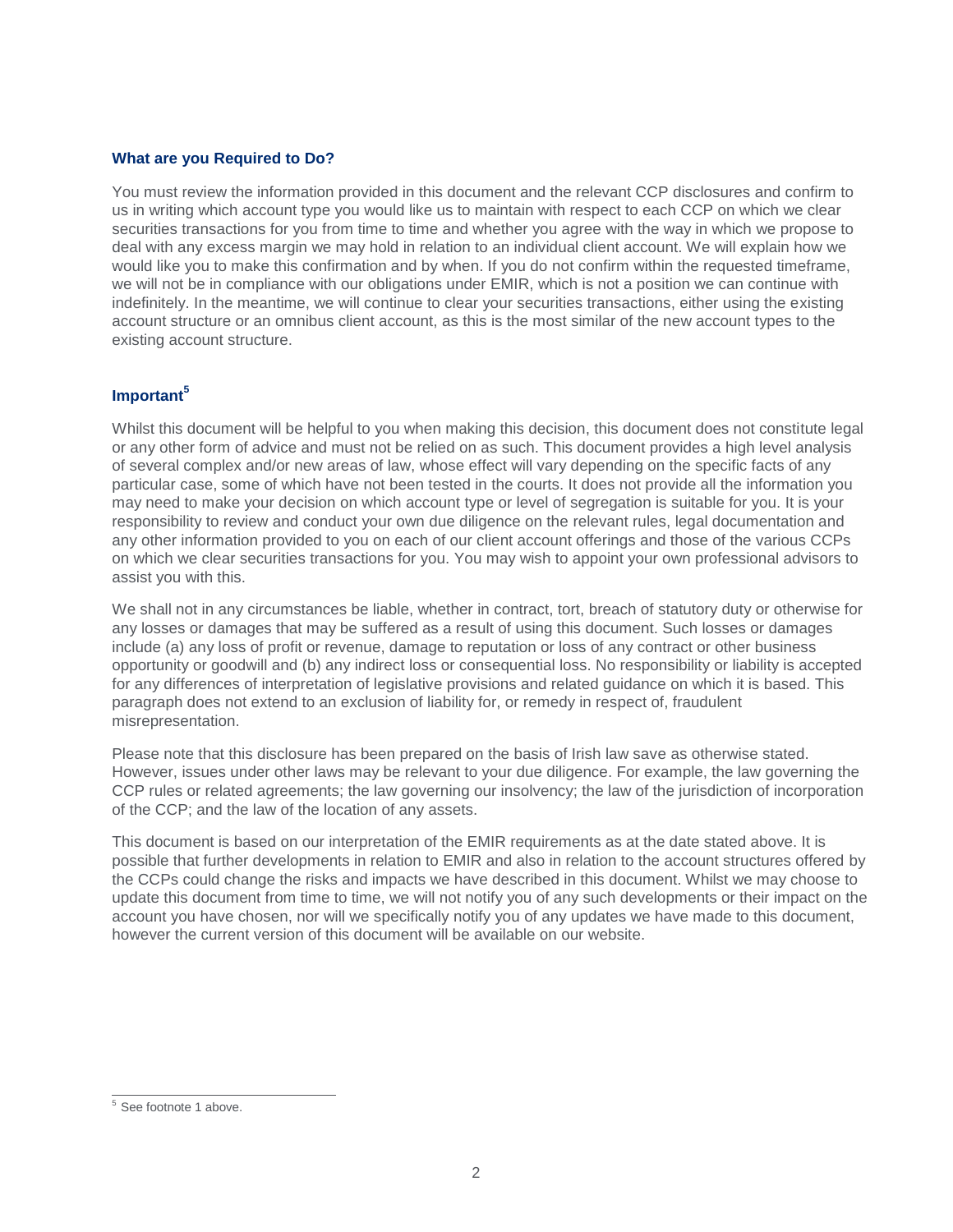# <span id="page-4-0"></span>Part One A: A Brief Background to Clearing

The market distinguishes two main types of clearing models: the "agency" model and the "principal-toprincipal" model. Most of the CCPs we use adopt the "principal-to-principal" model, and this document assumes all transactions are cleared according to this model.

# **The "Principal-to-Principal" Clearing Model**

When clearing transactions for you through a CCP, we usually enter into two separate transactions.



The terms of each Client Transaction are equivalent to those of the related CCP Transaction, except that (i) each Client Transaction will be governed by an Electronic Trading Services Agreement, or an Exchange Traded Services Schedule (both of which supplement a Direct Custodial Services Agreement or an equivalent custody agreement) or a General Clearing Member Services Agreement, hereafter referred to as 'client clearing agreement', between you and us and (ii) we will take the opposite position in the CCP Transaction to the position we have under the related Client Transaction.

Under the terms of the client clearing agreement between you and us, a Client Transaction will arise without the need for any further action by either you or us, as soon as the CCP Transaction arises between us and the CCP. Once both of those transactions have been entered into, your transaction is considered to be "cleared".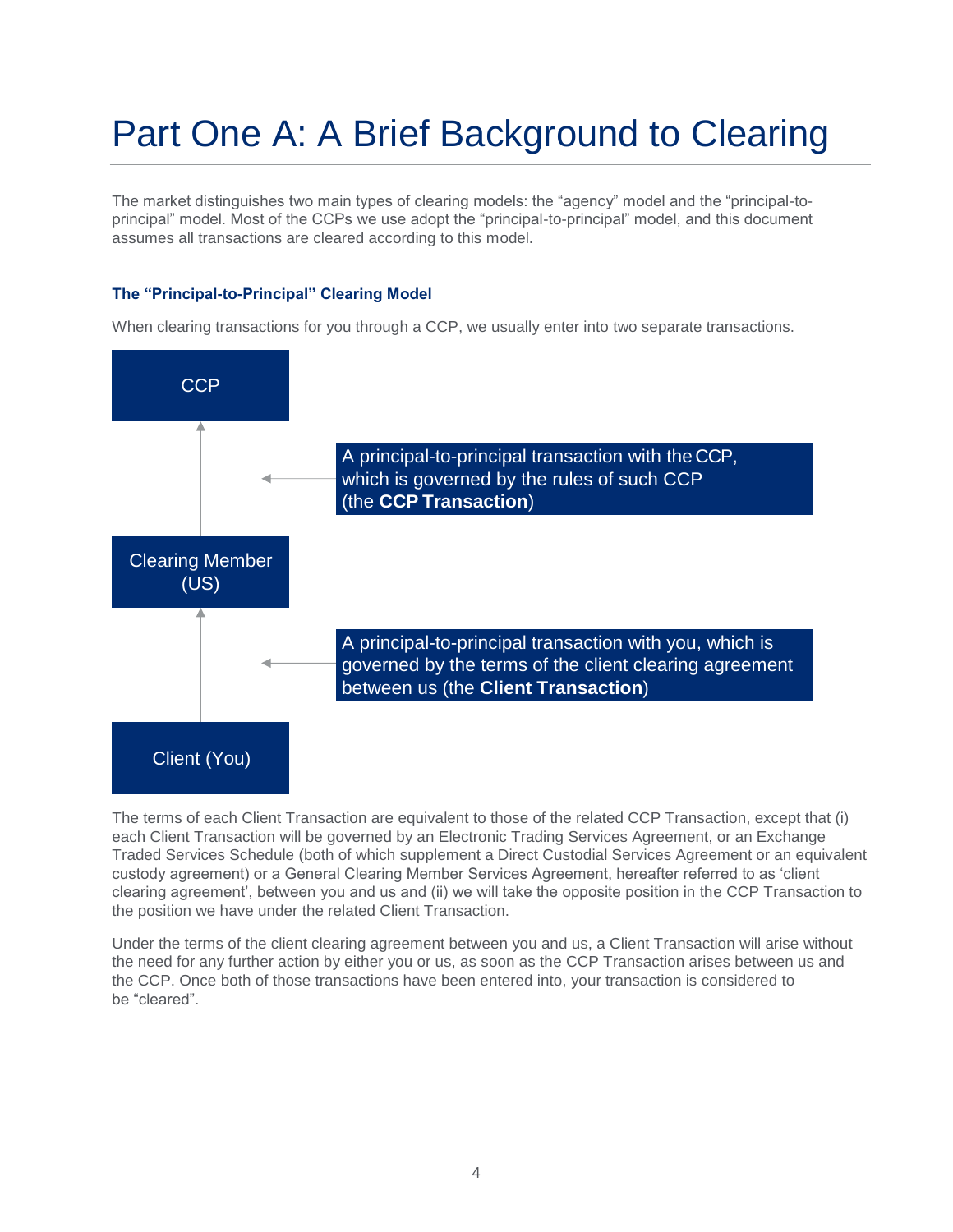As the principal to the CCP, we are required to provide assets to the CCP as margin for the CCP Transactions that relate to you and to ensure the CCP has as much margin as it requires at any time. We will therefore ask you for margin and, where you provide it in a form which we cannot transfer to the CCP, we may transform it. If you have provided us with margin assets, you may face what we call "transit risk" – this is the risk that, if we were to default prior to providing such assets to the CCP, the assets that should have been recorded in your account at the CCP will not have been and will not benefit from the protections described below under "What happens if we are declared to be in default by a CCP?".

However, in many cases you may not actually face transit risk because the CCPs often call margin from us early in the morning so we will often use our own funds to satisfy the margin call and then seek to recover such amount from you. In these cases, it is rather that we are exposed to you for the interim period. The arrangements between you and us relating to how the margin calls will be funded will be set out in the client clearing agreement between you and us.

Please see Part One B for an explanation of how this is relevant to the choice of account types.

# **What If you Want to Transfer your Client Transactions to Another Clearing Member?**

There may be circumstances where you wish to transfer some or all of your Client Transactions to another clearing member on a business as usual basis (i.e. in the absence of us having been declared in default by a CCP). We are not obliged to facilitate this under EMIR but we may be willing to do so subject to our ability to transfer the CCP Transactions to which they relate and the margin provided to the CCP in connection with them (which will depend on the relevant CCP's rules) and any conditions set out in our client clearing agreement. You will also need to find a clearing member that is willing to accept such Client Transactions and the related CCP Transactions and assets. You should note that if a CCP is unable to facilitate such a transfer, then we will not be able to agree to a request from you to transfer your Client Transactions or any margin provided in respect of them.

It may be easier to transfer Client Transactions and CCP Transactions that are recorded in an Individual Client Account than those recorded in an Omnibus Client Account (both types of account being described in more detail in Part One B) for the same reasons as set out below under "Will the CCP Transactions and assets relating to you be automatically ported to a back-up clearing member?"

# **What Happens If We are Declared to be in Default by a CCP?**

If we are declared to be in default by a CCP, EMIR provides for two possibilities with respect to the CCP Transactions and assets related to you

- The CCP will, at your request, try to transfer (**port**) to another clearing member (a **back-up clearing member**), such CCP Transactions and assets; or, if this cannot be achieved,
- The CCP will terminate the CCP Transactions that relate to you (see "What happens if porting is not achieved" below)

The porting process will differ depending on the CCP. In some cases CCPs will support this structure legally by requiring us to grant a security interest to you over some or all of our related rights against the CCP (the **security interest**) but in other cases where CCPs can rely on EMIR and local legislation, this is not necessary.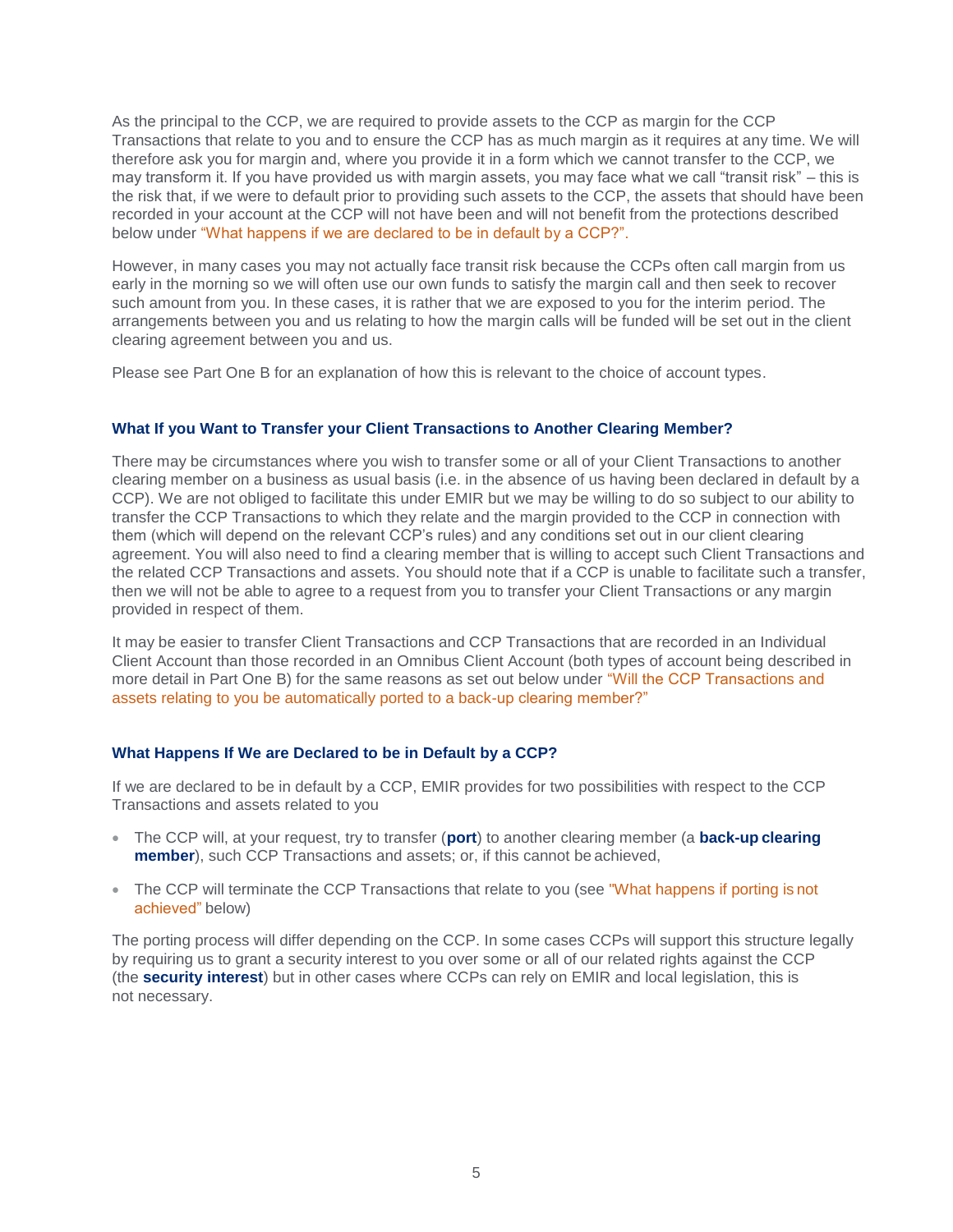However, even though the CCP will have included a porting process in its rules (as this is an EMIR requirement), you should note that it is unlikely that, in practice, a CCP will be able to port the CCP Transactions which relate to the securities transactions between you and us. This is because various operational difficulties relating to the settlement of securities transactions (including the short settlement cycle normally associated with such transactions) may arise as a result of an attempted porting process (the relevant CCP disclosure document may provide further details on this). As such, in the event of our default, it is more likely that the CCP will terminate the CCP Transactions that relate to you.

Alternatively, if at the point of our default there are CCP Transactions which are securities transactions pending settlement, the CCP may allow those securities transactions to settle (if this is possible) rather than seek to terminate the transaction. We would not expect any CCP Transactions which proceed to settlement to be ported or included in the CCP's termination calculations.

# **Will the CCP Transactions and Assets Relating to you be Automatically Ported to a Back-up Clearing Member?**

No, as set out above, we expect that porting will not occur in relation to securities transactions. We expect that such securities transactions will either be settled or terminated if settlement does not take place, regardless of what type of client account you select.

Even where the CCP is able to facilitate porting in respect of securities transactions, there will be a number of conditions which must be satisfied before the CCP Transactions and assets that relate to you can be ported to a back-up clearing member. These conditions will be set by the CCPs and will include obtaining your consent. In all cases you will need to have a back-up clearing member that has agreed to accept the CCP Transactions. You may wish to appoint a back-up clearing member upfront as part of your clearing arrangements but the back-up clearing member is unlikely to be able to confirm that it is willing to accept the CCP Transactions until the default occurs, and even if you have appointed a back-up clearing member the CCP may still not be able to facilitate porting in the event of our default. The back-up clearing member may also have conditions that they require you to meet. You may also be able to agree with the CCP that it may choose a back-up clearing member on your behalf. If you have not appointed a back-up clearing member prior to our default, or agreed with the CCP that it may appoint one on your behalf, then this may mean that porting is less likely to occur. If porting is achieved, your Client Transactions with us will terminate in accordance with our client clearing agreement. We would expect your back-up clearing member to put in place new client transactions between itself and you.

The type of account and level of segregation you choose will have an impact on the ability to port CCP Transactions and assets to a back-up clearing member upon our default.

If you choose an Omnibus Client Account (described in more detail in Part One B), in most cases, all of our clients who have CCP Transactions and assets relating to them recorded in the same Omnibus Client Account will have to agree to use the same back-up clearing member, and the back-up clearing member will have to agree to accept all of the CCP Transactions and assets recorded in that Omnibus Client Account. It is therefore likely to be difficult to achieve porting in relation to an Omnibus Client Account.

It should be easier to achieve porting if you choose an Individual Client Account (described in more detail in Part One B), because you can appoint a back-up clearing member with respect to just your CCP Transactions and the related assets.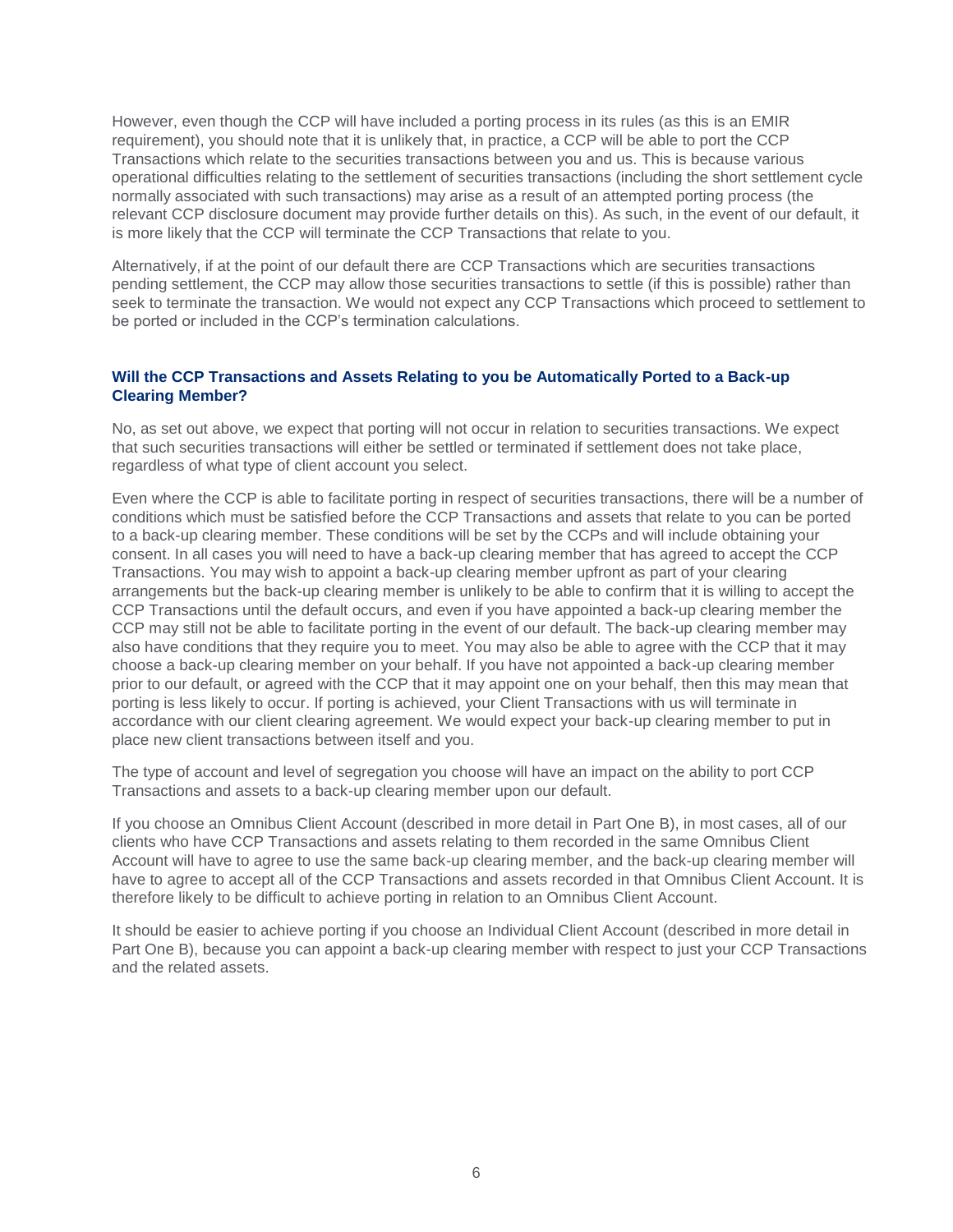# **What Happens If Porting is Not Achieved?**

Each CCP is permitted to specify a period of time after which, if it has not been able to achieve porting, it will be permitted to actively manage its risks in relation to the CCP Transactions. This period of time will vary across CCPs. If you want to port your CCP Transactions, you will need to notify the CCP and show that you can satisfy the other conditions within this period.

Otherwise, the CCP will terminate any outstanding CCP Transactions and calculate the net sum owing between us and the CCP in respect of them in accordance with the CCP rules. If there is an amount owed by the CCP in respect of the CCP Transactions, to the extent that the CCP knows your identity and how much of that amount relates to you, the CCP may pay such amount directly to you. If the CCP does not know your identity and/or does not know how much of the amount relates to you, the CCP will pay it to us (or our insolvency practitioner) for the account of our clients.

It is more likely that a CCP will be able to pay any such amount directly to you if you select an Individual Client Account (described in more detail in Part One B). This is because your identity will typically be disclosed to the CCP in this case.

If the CCP terminates the CCP Transactions, then the Client Transactions between us are also likely to terminate. The termination calculations in respect of those Client Transactions will be performed in accordance with the client clearing agreement between us and such calculations will likely mirror those performed by the CCP in respect of the CCP Transactions. If you are due a payment from us as a result of the termination calculations in respect of our Client Transactions, the amount due from us to you will be reduced by any amount that you receive (or are deemed to receive) directly from the CCP. As discussed above, it may be the case that the CCP allows some of the CCP Transactions to settle instead of terminating them. In such case, we would not expect those CCP Transactions and the related Client Transactions to be included in any termination calculations.

Please see Part One C for a consideration of the main insolvency considerations.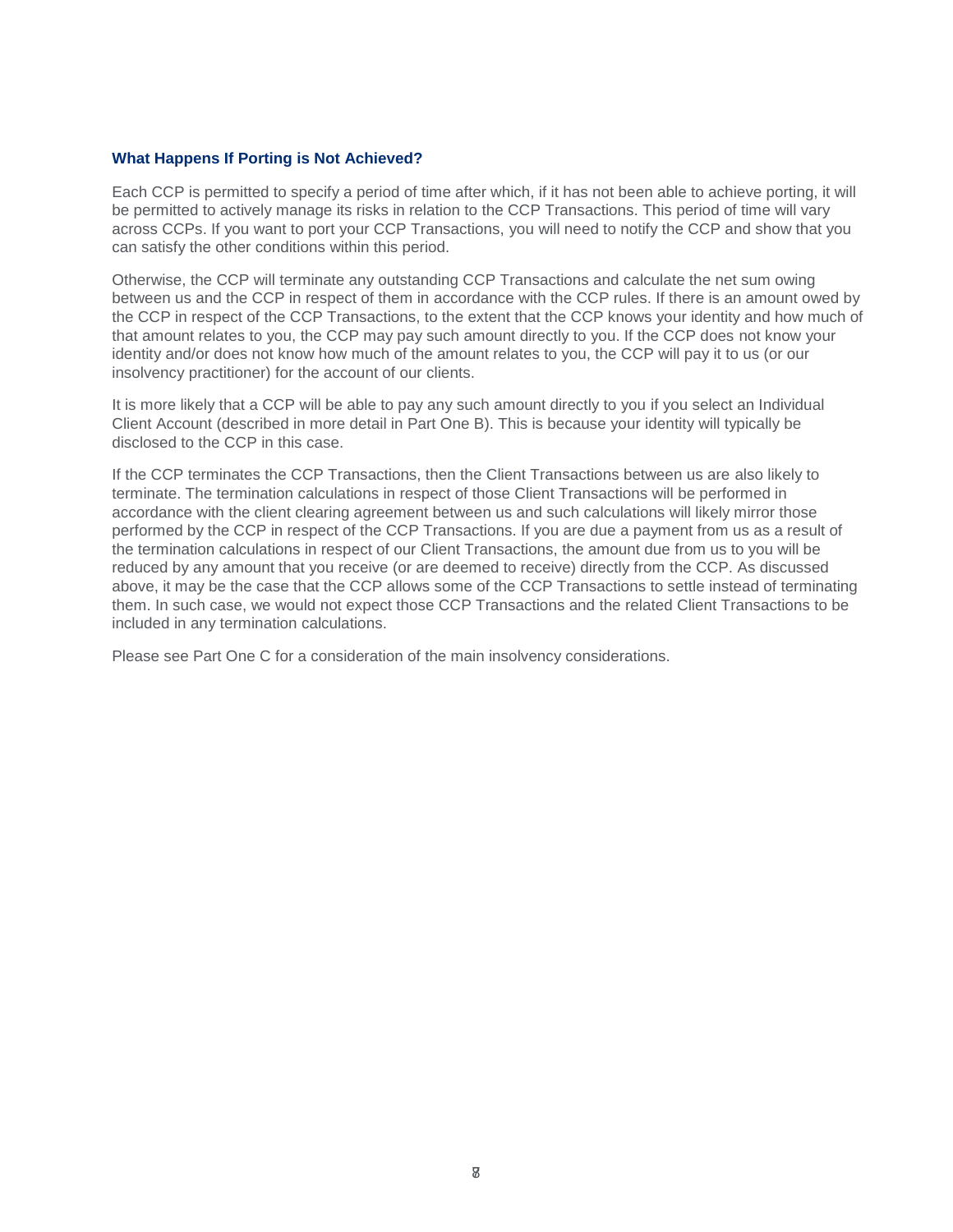# <span id="page-8-0"></span>Part One B: Your Choice of Account Type and the Factors to Consider

# **The Types of Account Available**

Reference to accounts means the accounts in the books and records of each CCP. The CCP uses these accounts to record the CCP Transactions that we enter into in connection with the clearing of your related Client Transactions and the assets that we provide to the CCP in respect of such CCP Transactions.<sup>6</sup>

There are two basic types of client account available – Omnibus Client Accounts and Individual Client Accounts. Some of the CCPs then offer different levels of segregation within those as described in Part Two of this document.

# **Omnibus Client Account<sup>7</sup>**

Under this account type, the CCP Transactions and assets that relate to them in the CCP's accounts are segregated from any CCP Transactions we have cleared for our own account (our **House Transactions**) and any assets we have provided as margin for those House Transactions at the CCP. However, the CCP Transactions and assets that relate to you will be comingled with the CCP Transactions and assets relating to any of our other clients that are recorded in the same Omnibus Client Account.



| Can CCP Transactions and<br>related assets be netted<br>with our House<br>Transactions and assets?   | N٥                                                                                                                        |
|------------------------------------------------------------------------------------------------------|---------------------------------------------------------------------------------------------------------------------------|
| Can CCP Transactions and<br>related assets be netted<br>with those relating to our<br>other clients? | Yes (provided the other<br>clients' CCP Transactions<br>and assets are recorded in<br>the same Omnibus Client<br>Account) |

 $6$  This meaning is derived from Article 39(9) EMIR.

 $7$ This description is based on Articles 39(2) and 39(9) EMIR.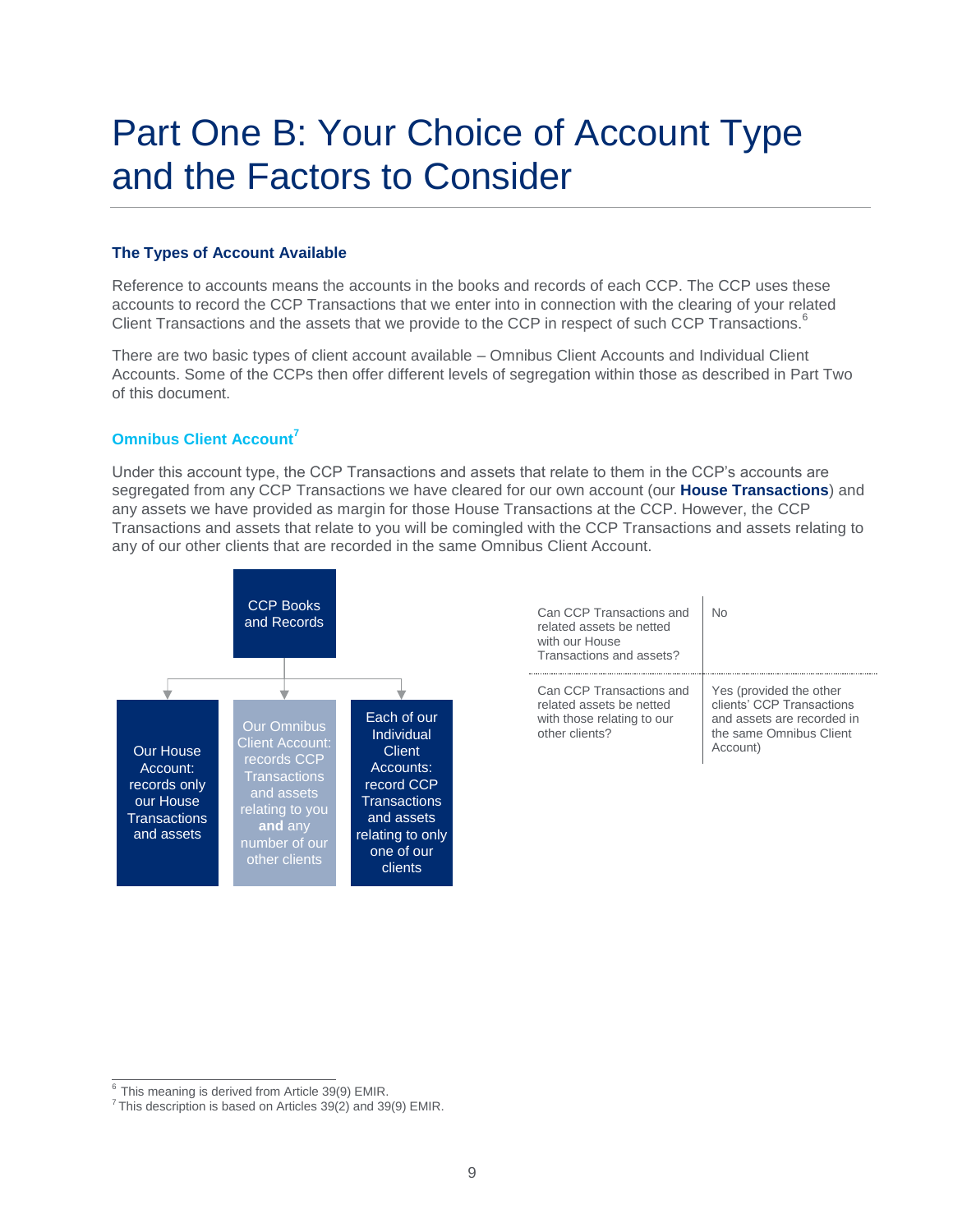The CCP will agree not to net the CCP Transactions relating to you with our House Transactions or any CCP Transactions not recorded in the same Omnibus Client Account, nor use the assets relating to such CCP Transactions with respect to any House Transaction or CCP Transaction recorded in any other account.

However, both we and the CCP may net the CCP Transactions that are recorded in the same Omnibus Client Account. The assets provided in relation to the CCP Transaction recorded in the same Omnibus Client Account can be used in relation to any CCP Transaction (whether it relates to you or to any of our other clients) credited to that Omnibus Client Account.

Please see Part Two for an overview of the risks you may face if you choose an Omnibus Client Account and for details of the different levels of segregation that may be available at different CCPs.

# **Individual Client Account<sup>8</sup>**

Under this account type, the CCP Transactions and assets that relate to you in the CCP's accounts are segregated from those relating to our House Transactions and to the CCP Transactions and assets that relate to any of our other clients.



| Can CCP Transactions and<br>related collateral be netted<br>with our House<br>Transactions and assets? | N٥ |
|--------------------------------------------------------------------------------------------------------|----|
| Can CCP Transactions and<br>related assets be netted<br>with those relating to our<br>other clients?   | N٥ |

The CCP will agree not to net the CCP Transactions relating to you with our House Transactions, nor use the assets relating to such CCP Transactions in relation to our House Transactions.

Further, and in contrast to an Omnibus Client Account, the CCP will agree not to net the CCP Transactions relating to you that are recorded to an Individual Client Account with those of any other client recorded to any other account, nor use the assets related to such CCP Transactions in relation to the CCP Transactions relating to any of our other clients.

Please see Part Two for an overview of the risks you may face if you choose an Individual Client Account and additional features of Individual Client Accounts that may be available at different CCPs.

# **Affiliates**

If we are offering services to our affiliates, we treat them in the same way as clients when complying with EMIR. This means that affiliates also have a choice between types of account. An affiliate may be part of the same Omnibus Client Account as other clients.

 $8$  This description is based on Articles 39(3) and 39(9) EMIR.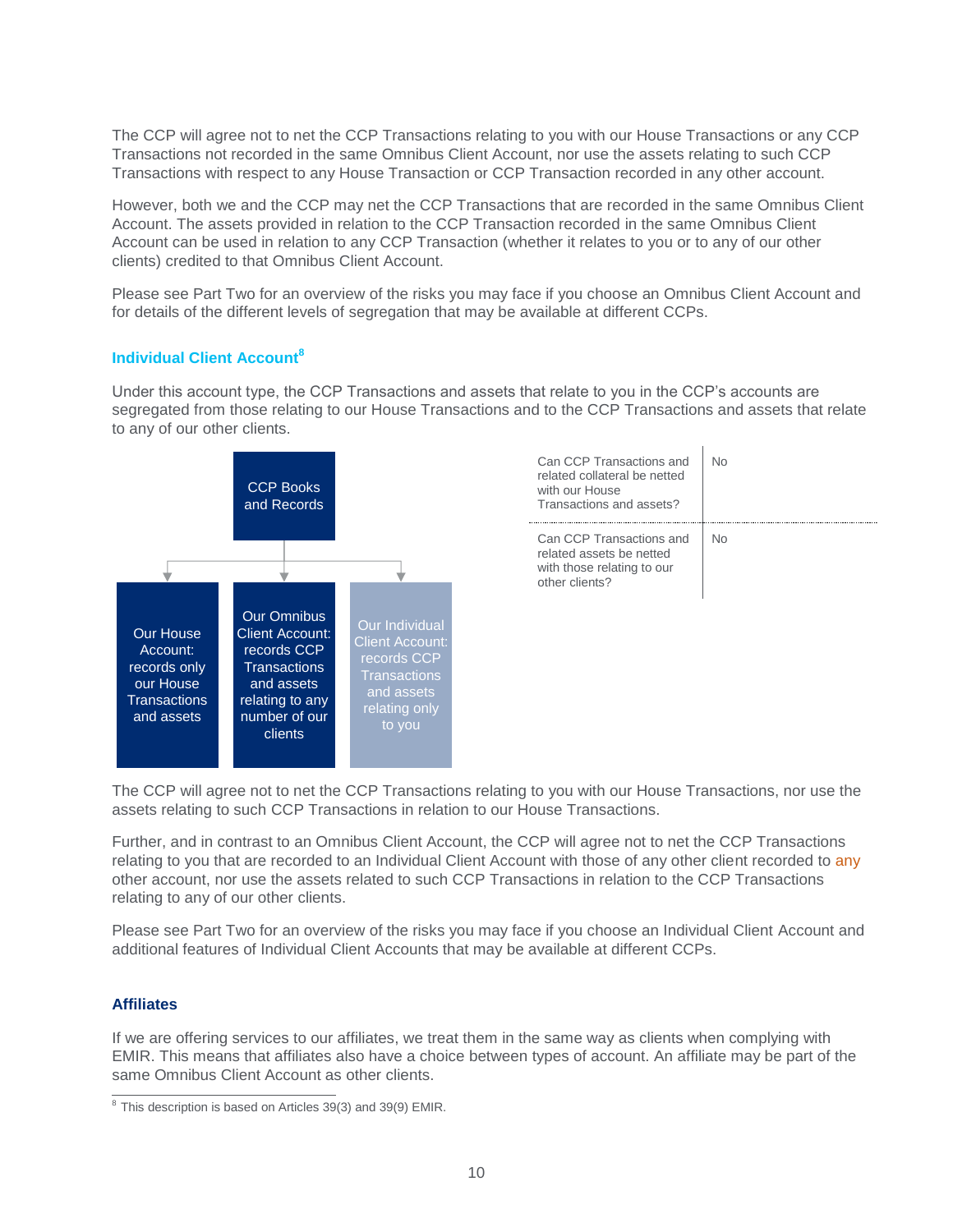# **Other factors that may impact on the level of protection you receive in respect of assets that you provide to us as margin for Client Transactions**

There are a number of factors that, together, determine the level of protection you will receive in respect of assets that you provide to us as margin for Client Transactions

- Whether you choose an Omnibus Client Account or an Individual Client Account (as discussed under "The types of account available" above);
- Whether, if you choose an Omnibus Client Account, you would want a gross or net account;
- In each case, whether such assets are transferred by way of title transfer or security interest;
- whether cash that you transfer to us is treated as client money in accordance with the European Union (Markets in Financial Instruments) Regulations 2017 ("**MiFID II Regulations**");
- Whether we call any excess margin from you or you pay excess margin to us;
- Whether you will get back the same type of asset as you provided as margin; and
- The bankruptcy and other laws that govern us and the CCP

The rest of Part One B sets out further details for each of these variables and their implications under Irish Law.

# **Would you Prefer a Gross or Net Omnibus Client Account?**

While the CCPs are only required to offer one type of Omnibus Client Account (and one type of Individual Client Account), some of them have developed a range of accounts within these two types with features that provide different degrees of segregation. These are discussed in more detail in Part Two. There are two main levels of segregation within Omnibus Client Accounts

- Net is where the margin called by the CCP in respect of the CCP Transactions is called on the basis of the net CCP Transactions recorded in the Omnibus Client Account
- Gross is where the margin called by the CCP Transactions is called on the basis of the grossCCP Transactions recorded in the Omnibus Client Account

It may be easier to port CCP Transactions and their related assets, both in business as usual and default circumstances, if you choose a gross Omnibus Client Account than if you choose a net Omnibus Client Account. This is because the CCP is more likely to have sufficient assets to facilitate the porting of the CCP Transactions that relate to you and those that relate to another client separately if it has called the margin on a gross basis. That said, different CCPs' accounts have been designed in different ways and so you should consider the CCP's information about the specific accounts to understand the exact differences. Please see Part Two for more details on this.

# **Will you Provide Cash or Non-cash Assets as Margin for the Client Transactions?**

As noted under "The "principal-to-principal" clearing model" in Part One A, as a clearing member of the CCP, we are required to transfer assets to the CCP in respect of the CCP Transactions related to your Client Transactions. CCPs only accept certain types of liquid cash and non-cash assets as margin.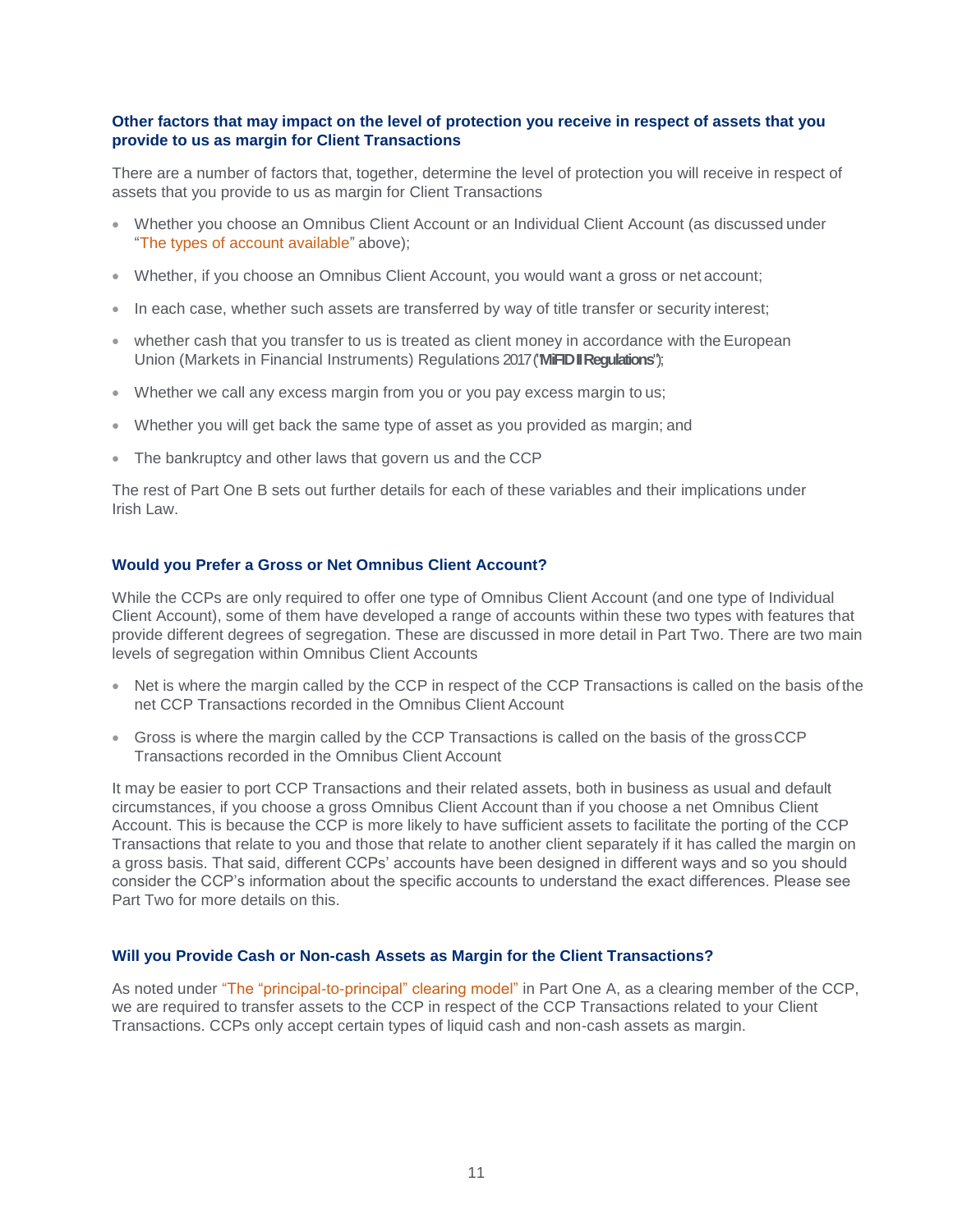As is market practice, we will decide what types of assets to accept from you as margin for your Client Transactions. This will be set out in the client clearing agreement between us. What we will accept from you as margin for the Client Transactions will not necessarily be the same type of assets that we will provide to the CCP, in which case we may provide you with a collateral transformation service, under which we transform the assets you provide to those which we can pass onto the CCP.

# **On What Basis Do you Provide Margin to us?<sup>9</sup>**

# **General**

As is market practice, we will decide the basis on which we are willing to accept assets from you as margin. This will be set out in the client clearing agreement between us. Two introductory points to bear in mind are

- Whilst the way in which you provide margin to us may impact the level of protection that you receive in respect of those assets, it should not directly influence your choice of Individual Client Account orOmnibus Client Account
- Where you provide securities to meet your margin obligations to us, the ways in which you do so are the same as those already available in your existing relationship with us. These options do not materially change because we offer you clearing services or because of EMIR requirements

# **Cash Margin**

Where the client clearing agreement provides for the transfer of assets by way of title transfer, when you transfer assets (**Transferred Assets**) to us, we become the full owner of such assets and you lose all rights in such assets. We will record in our books and records that we have received such Transferred Assets from you with respect to the applicable Client Transaction. We will be obliged to deliver to you equivalent assets to such Transferred Assets (**Equivalent Assets**) in the circumstances set out in the client clearing agreement.

We may either transfer such Transferred Assets on to the CCP with respect to the CCP Transaction related to the Client Transaction, or we may transfer other assets to the CCP with respect to such CCP Transaction.

You bear our credit risk with respect to our obligation to deliver Equivalent Assets to you. This means that if we were to fail, unless we are declared to be in default by the CCP, you will have no right of recourse to the CCP or to any assets that we transfer to the CCP and you will instead have a claim against our estate for a return of the assets along with all our other general creditors. Even if we are declared to be in default by the CCP, the extent of your rights in relation to the CCP, if any, will depend on the particular CCP.

# **Securities Margin**

If you provide securities to meet your margin obligations to us, then you will normally deliver such securities to a custody account with one of our affiliates (a Citi custodian). The rights you have in relation to the securities and against the Citi custodian depend on the level of segregation and other options that you can choose in your custody arrangements/documentation.

These custody rights and options are the same that you have today in relation to your existing custody relationship with our affiliates and are not related to EMIR requirements or the choice of Omnibus Client Account or Individual Client Account.

 $9$ This section has been amended from the AFME standard to fit Citi's business model.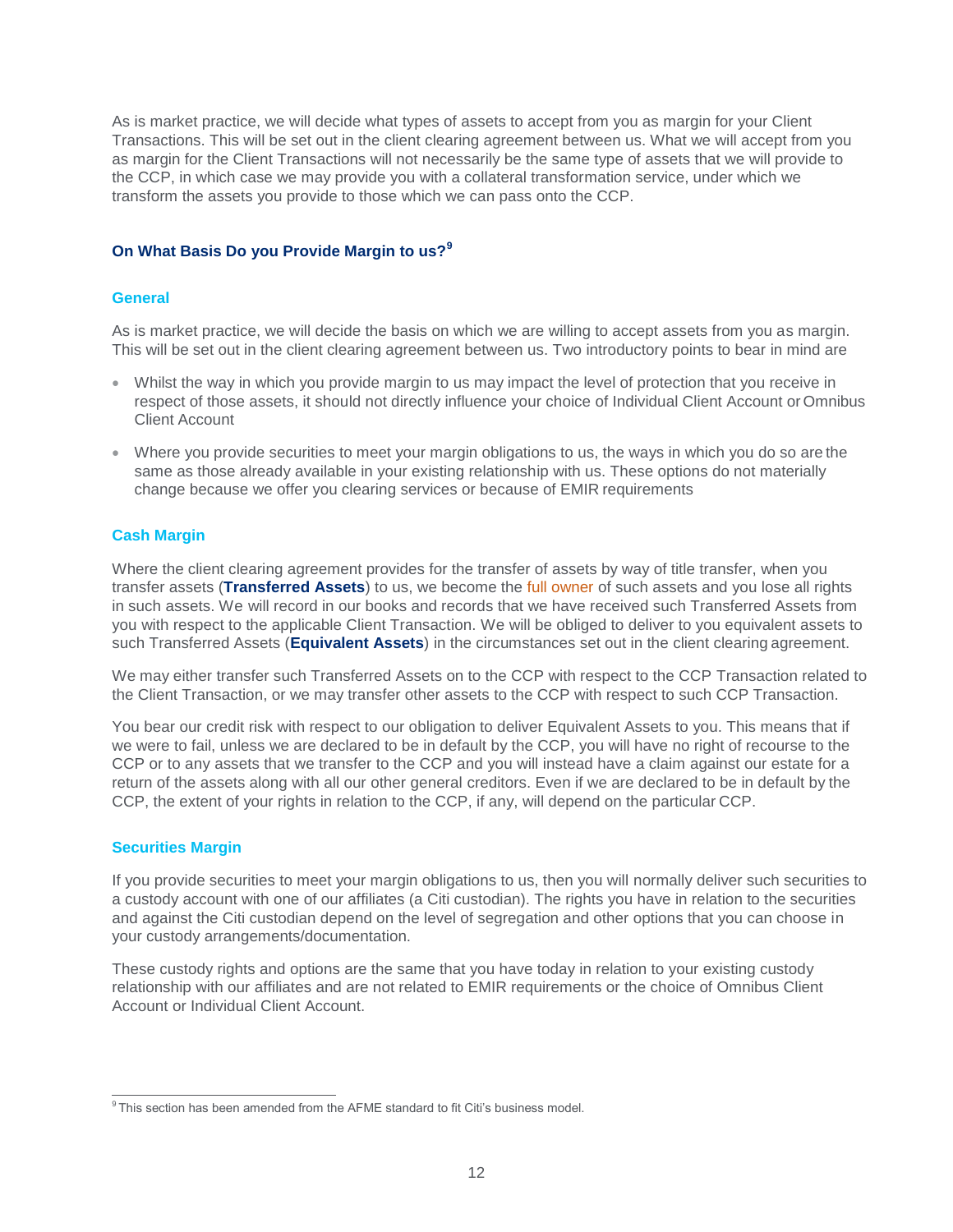In summary, the main differences between securities and cash margin are

- Because securities are held with a Citi custodian, we do not take them on to our balance sheet and you do not take direct credit risk on us in respect of them. However, depending on the type of custody account structure that you have in place, you may face credit risk if a Citi custodian defaults
- The more highly segregated the assets are at the Citi custodian, the more likely you are to recover your assets in their insolvency

#### **Security Interest**

Where you give us a security interest under the client clearing agreement, you give us security over

- If cash your right to receive back equivalent cash (amount and currency) from us;
- If securities, the rights that you have against a Citi custodian in respect of those securities and (if sufficiently segregated) your rights to the securities themselves

In the ordinary course, those rights still belong to you even though you give us a security interest over them. However, we may enforce the security interest if you default in your obligations to us.

Depending on the exact terms of our client clearing agreement, we may either sell the assets; take the assets; and/or reduce the amount of cash that we owe back to you to satisfy the amounts that you owe to us.

The client clearing agreement may also give us a right to use such assets even before your default (e.g. to post margin with the CCP). Once we exercise that right of use, you cease to have any rights in the assets and will bear credit risk on us returning Equivalent Assets. The circumstances and purpose of any right of use will be set out in our client clearing agreement.

# **Is the Cash you Transfer to us Treated as Client Money?**

This question is different from the question of what level of segregation you want and results from the client money regime under the MiFID II Regulations rather than EMIR. We do not hold your cash as client money or as trustee. This means that we will only have a contractual obligation to repay that cash deposit to you. If we were to become insolvent, you would rank as an unsecured creditor in respect of your cash held by us. Cash transferred to us as margin will be held by way of title transfer as described in Part One B: Cash Margin. Cash held for you by Citi in an account with itself is, and will be, held by Citi as banker and not as trustee, and as a result, cash will not be held by Citi in accordance with the client money rules under the MiFID II Regulations.

#### **How will Any Excess Margin We Call from you be Treated?<sup>10</sup>**

We are required to treat excess margin in a particular way in relation to an Individual Client Account. Excess margin is any amount of assets we require from you or you provide to us in respect of a Client Transaction that is over and above the amount of assets the CCP requires from us in respect of the related CCP Transaction.

 $10$ This section refers to excess margin as described in Article 39(6) EMIR and the ESMA Questions and Answers on EMIR dated 20 March 2014.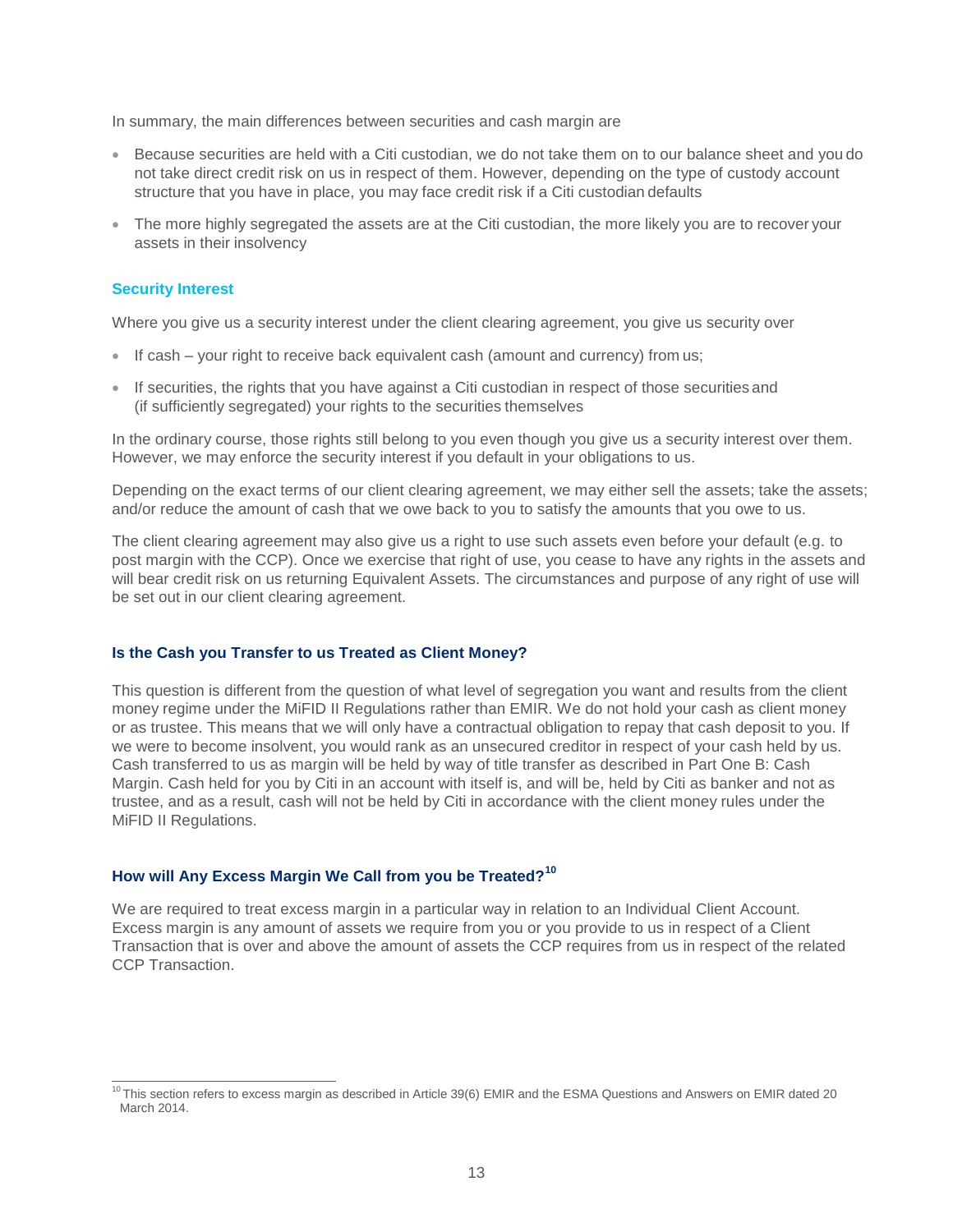If you choose an Individual Client Account we are required to pass all excess margin on to a CCP. If we clear your Client Transactions through an Individual Client Account at more than one CCP, we may need to agree on the allocation of any excess margin between those CCPs. If you provide us with assets which are not related to your individually segregated clearing activities at a particular CCP and such assets are not dedicated to cover your current positions with that CCP, then we do not need to post such assets on to that CCP. The details of this will be set out in the client clearing agreement between you and us.

Also, if the excess margin you provide to us is not in the form of assets which are eligible to be posted to the CCP (in accordance with the CCP's rules), unless we agree otherwise, we have no obligation to transform such assets into assets that would be eligible to be posted to the CCP. If you provide us with collateral in the form of a bank guarantee in our favour, we are not required to post on to the CCP an amount of assets equal to the value of the portion of the bank guarantee which exceeds the amount of margin we have called from you in respect of the relevant Client Transaction(s).

If you choose an Omnibus Client Account, we are not required to pass any excess margin on to the CCP. Depending on the terms on which we hold excess margin, you may take credit risk on us in respect of it.

# **Will you Get back the Same Type of Asset as you Originally Provided to us as Margin for a Client Transaction?**

In a business as usual situation, whether we will deliver the same type of asset to you that you originally provided to us will be governed by the client clearing agreement between us.

In the event of our default, if you are due a payment, you may not receive back the same type of asset that you originally provided to us. This is because the CCP is likely to have wide discretion to liquidate and value assets and make payments in various forms, and also because the CCP may not know what form of asset you originally provided to us as margin for the Client Transaction and as a result of any asset transformation services we may provide. This risk is present regardless of what type of client account you select.

Please see Part One C for a consideration of the main insolvency considerations.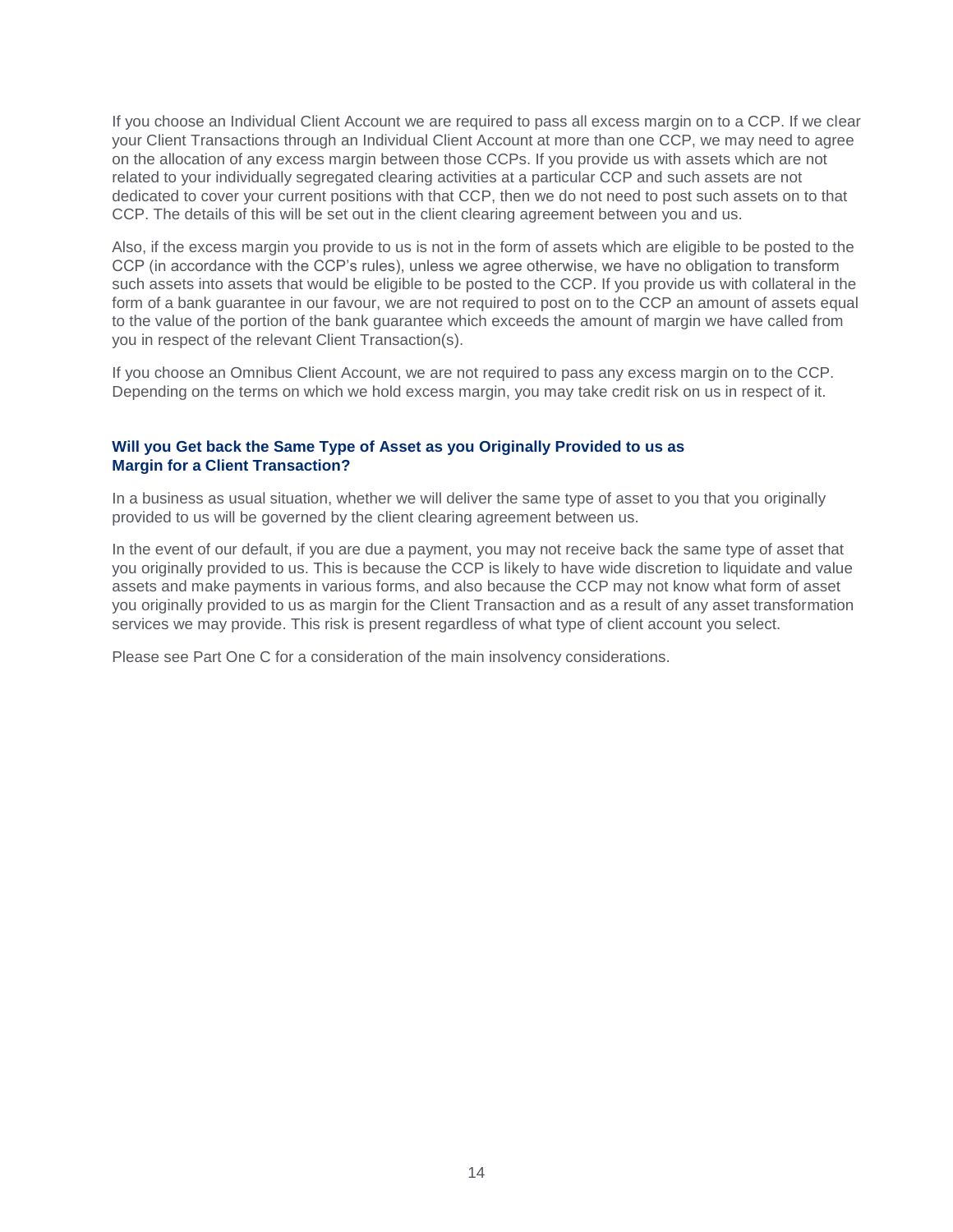# <span id="page-14-0"></span>Part One C: What are the Main Insolvency Considerations?

# **General Insolvency Risks**

If we enter into insolvency proceedings, you may not receive all of your assets back or retain the benefit of your positions and there are likely to be time delays and costs (e.g. funding costs and legal fees) connected with recovering those assets. These risks arise in relation to both Individual Client Accounts and Omnibus Client Accounts because.

- Except for CCP-specific porting solutions described earlier and the comments below under "Margin rights", you will not have any rights directly against the CCP; and you will only have contractual claims against us (i.e. rather than being able to recover particular assets as owner);
- Our insolvency proceedings are most likely to be a version of a process called administration (althoughit is possible for us to enter into liquidation and other proceedings). In administration, subject to a few exceptions, you will not be able to take any action against us without court or insolvency official consent (which can be a time consuming process with an uncertain outcome); and
- Any stage of a cleared transaction (e.g. Client Transactions, CCP Transactions and porting) may be challenged by our insolvency official if, broadly speaking, it was not on arm's length terms. If successful, the court has broad powers to unwind or vary all of those stages

Please also note that

- Insolvency law may override the terms of contractual agreements, so you should consider the legal framework as well as the terms of disclosures and legal agreements;
- A large part of your protection comes from CCP arrangements and the legal regimes surrounding them. Therefore, you should understand these in order to evaluate the level of protection that you have on our default. It is important that you review the relevant disclosures by the CCP in this respect.

# **Insolvency of CCPs and Others**

Except as set out in this section "Insolvency of CCPs and others", this disclosure deals only with our insolvency. You may also not receive all of your assets back or retain the benefit of your positions if other parties in the clearing structure default – e.g. the CCP itself, one of the Citi custodians or a settlement agent.

In relation to CCP insolvency, broadly speaking our (and therefore your) rights will depend on the law of the country in which the CCP is incorporated (i.e. not necessarily Irish law) and the specific protections that the CCP has put in place. You should review the relevant CCP disclosures carefully in this respect and take legal advice to fully understand the risks in this scenario.

In addition, please note the following

 We expect that an insolvency official will be appointed to manage the CCP. Our rights against the CCP will depend on the relevant insolvency law and/or that official;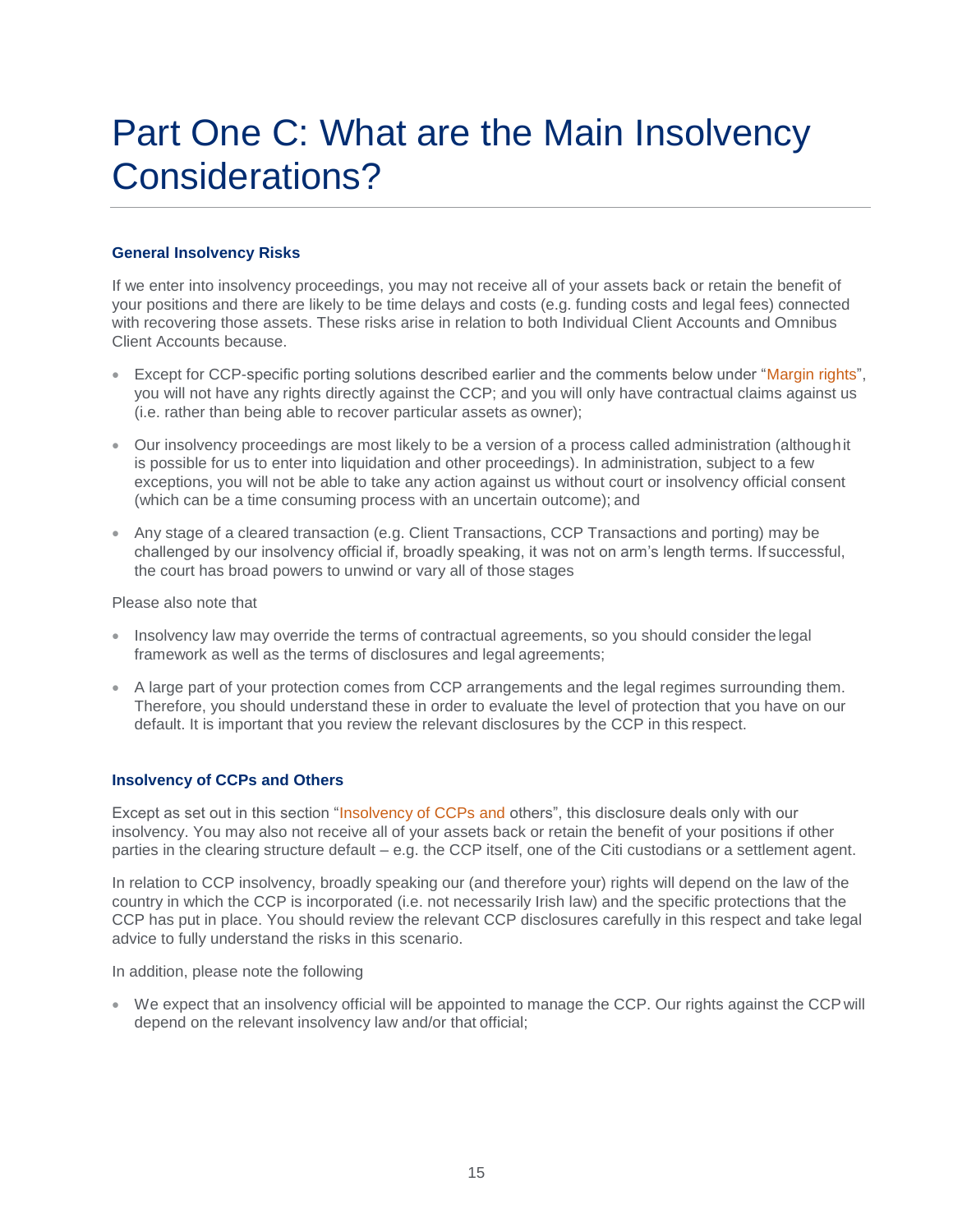- It will be difficult or impossible to port CCP Transactions and related margin, so it would be reasonable to expect that they will be terminated at CCP level. The steps, timing, level of control and risks relating to that process will depend on the CCP, its rules and the relevant insolvency law. However, it is likely that there will be material delay and uncertainty around when and how much assets or cash we will receive back from the CCP. Subject to the bullet points below, it is likely that we will only receive back a percentage of assets available depending on the overall assets and liabilities of the CCP
- It is unlikely that you will have a direct claim against the CCP because of the principal-to-principal model described in Part One A;
- Under the client clearing agreement, Client Transactions will terminate at the same time as the matching CCP Transactions unless the relevant CCP rules provide otherwise. This will result in a net sum owing between you and us. However, your claims against us are limited recourse so that you will only receive amounts from us in relation to Client Transactions if we receive equivalent amounts from the CCP in relation to relevant CCP Transactions;
- If recovery of margin in this scenario is important, then you should explore "bankruptcy remote" or "physical segregation" structures offered by some CCPs. These tend to be offered only in relation to Individual Client Accounts and generally involve either
	- You or us retaining assets in your/our name and only giving a security interest over that margin to the CCP (i.e. it allows the CCP to apply margin if we default but should keep the assets out of the CCP's insolvency if it defaults); or
	- The CCP holding the assets in a blocked or controlled margin account and giving a security interest (or similar legal right) over the margin back to us, to you and/or to a trustee on our behalf

It is beyond the scope of this disclosure to analyse such options but your due diligence on them should include analysis of matters such as whether other creditors of the type described in "Porting – preferential creditors" below will have priority claims to margin; whether margin or positions on one account could be applied against margin or positions on another account (notwithstanding the contractual agreement in the CCP's rules); the likely time needed to recover margin; whether the margin will be recovered as assets or cash equivalent; and any likely challenges to the legal effectiveness of the structure (especially as a result of the CCP's insolvency).

# **Margin Rights**

Your rights on our insolvency will depend on the type of asset provided as margin

- Cash you will be an unsecured creditor in relation to any unused cash that you transferred to us in relation to the client clearing agreement
- Securities if a Citi custodian is still solvent, then you should have a much better level of protection/recovery prospects than you would have in respect of cash held by us on a title transfer basis. If a Citi custodian is also insolvent, then you may well still have better protection/recovery prospects compared with cash margin but this will depend on the level of segregation and other custody terms that you have agreed

The actual result in either case will be highly fact specific and will depend on, amongst other things, the exact terms of our legal arrangements; how we have operated accounts; and claims that other intermediaries (e.g. custodians; sub-custodians and settlement systems) have to those assets.

However, for EMIR purposes, we do not expect the above analysis to change materially if you have an Individual Client Account or an Omnibus Client Account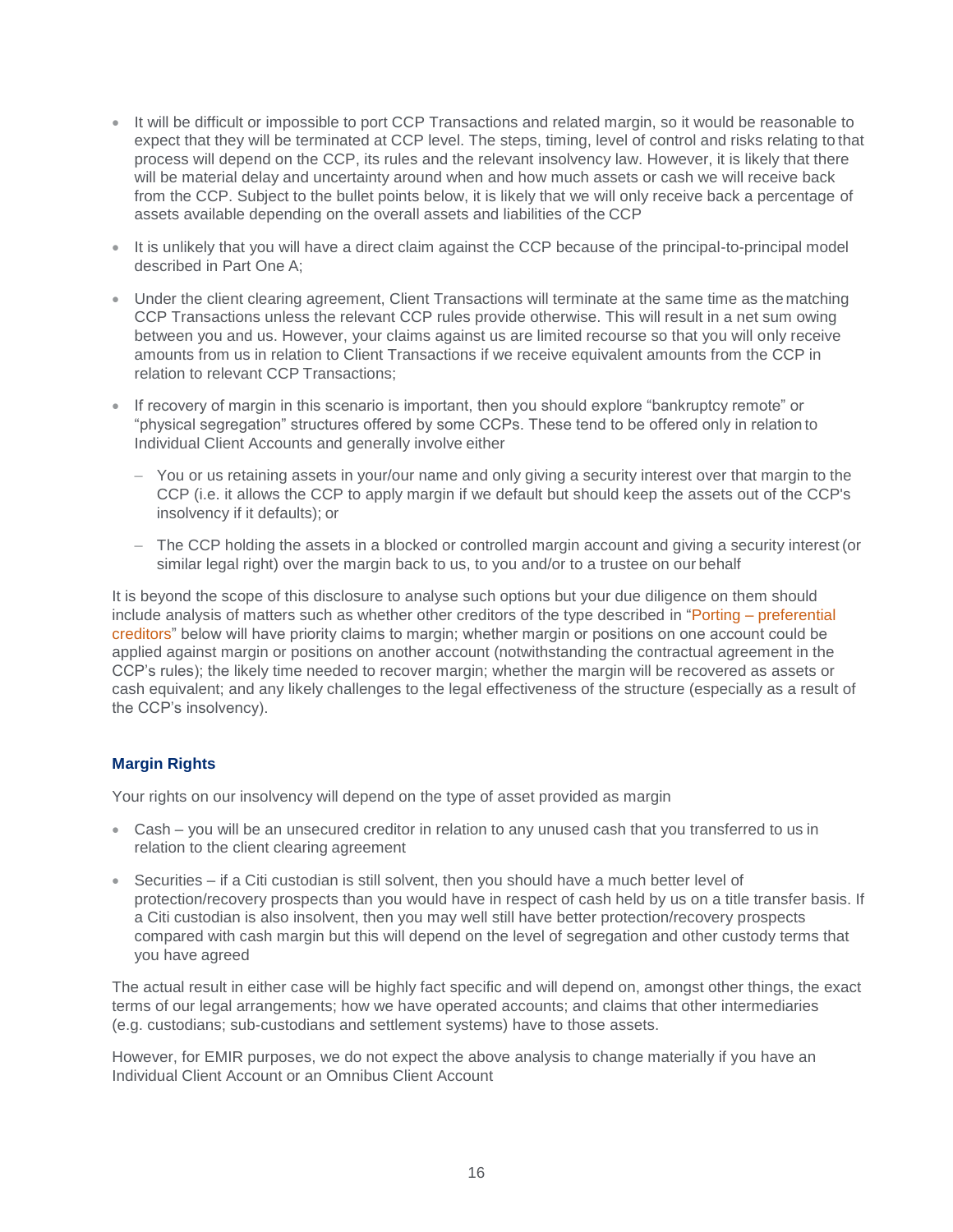# **The Settlement Finality Regulations**

The Settlement Finality Regulations<sup>11</sup>, which implement the Settlement Finality Directive<sup>12</sup> into Irish law, protect the collateral security and default arrangements of certain payment and securities settlement systems from the insolvency of a participant, including a clearing member. The protections apply to systems (and the CCPs that operate them) that are "designated" for the purpose of the Settlement Finality Directive. ESMA maintains a list of such designated systems on its website.

If we become subject to insolvency proceedings it is likely that, as an Irish incorporated company, those proceedings will be held in an Irish court. Generally speaking, under the Settlement Finality Regulations that court would be required to apply the law governing the designated system of which we are a clearing member to decide our rights and obligations against the CCP of that system. That means that, for example, as we are currently a clearing member of CCPs based in several different juristictions, the CCPs, local law protections should apply to any default actions taken against us by the respective CCP..

Please note that the Settlement Finality Regulations are complex and this summary is not a substitute for detailed legal analysis - in particular of whether any settlement system operated by a CCP is designated for the purposes of the Settlement Finality Directive - with your professional advisors.

If in the future we become a clearing member of a system that is not designated for the purposes of the Settlement Finality Directive, it is likely that, in our insolvency, Irish insolvency law would prevail over the rules of that system. In that event, actions taken by the CCP against us under its default rules, such as porting and enforcement of collateral security provided by us through the CCP, could be open to challenge by an insolvency official or one of our creditors.

# **Termination Netting**

If we default and the CCP cannot port the CCP Transactions and collateral (e.g. because a back-up clearing member cannot be found) then we would expect it to terminate and net our outstanding CCP Transactions and apply related assets.

This may work differently from normal bilateral termination netting that would apply to all positions and assets between us and the CCP. For example EMIR requires that assets on an Individual Client Account relating to you should not be netted with our house or another client account at the CCP.

In general, Irish insolvency law does not require automatic netting across accounts. For this reason, where our insolvency is governed by Irish law it would be possible to facilitate netting in the manner required by EMIR. Where the Settlement Finality Regulations apply, questions relating to our rights and obligations as a clearing member, including the operation of termination netting, may in certain circumstances be governed by laws other than Irish law.

Please note more generally that your freedom to terminate Client Transactions may be more limited under the client clearing agreement than in other arrangements that you may be used to. For example, under our client clearing agreement termination may only be possible if the relevant CCP has declared us to be in default under the CCP's rules, in order to match the treatment of CCP Transactions and Client Transactions as much as possible. However, this may mean that, unless the CCP declares a default under its rules, you will not be able to terminate Client Transactions for common reasons such as a payment or insolvency default on our part.

<sup>11</sup>*The European Communities (Settlement Finality) Regulations 2010*

<sup>12</sup>*Directive 98/26/EC of the European Parliament and of the Council of 19 May 1998 (as amended)*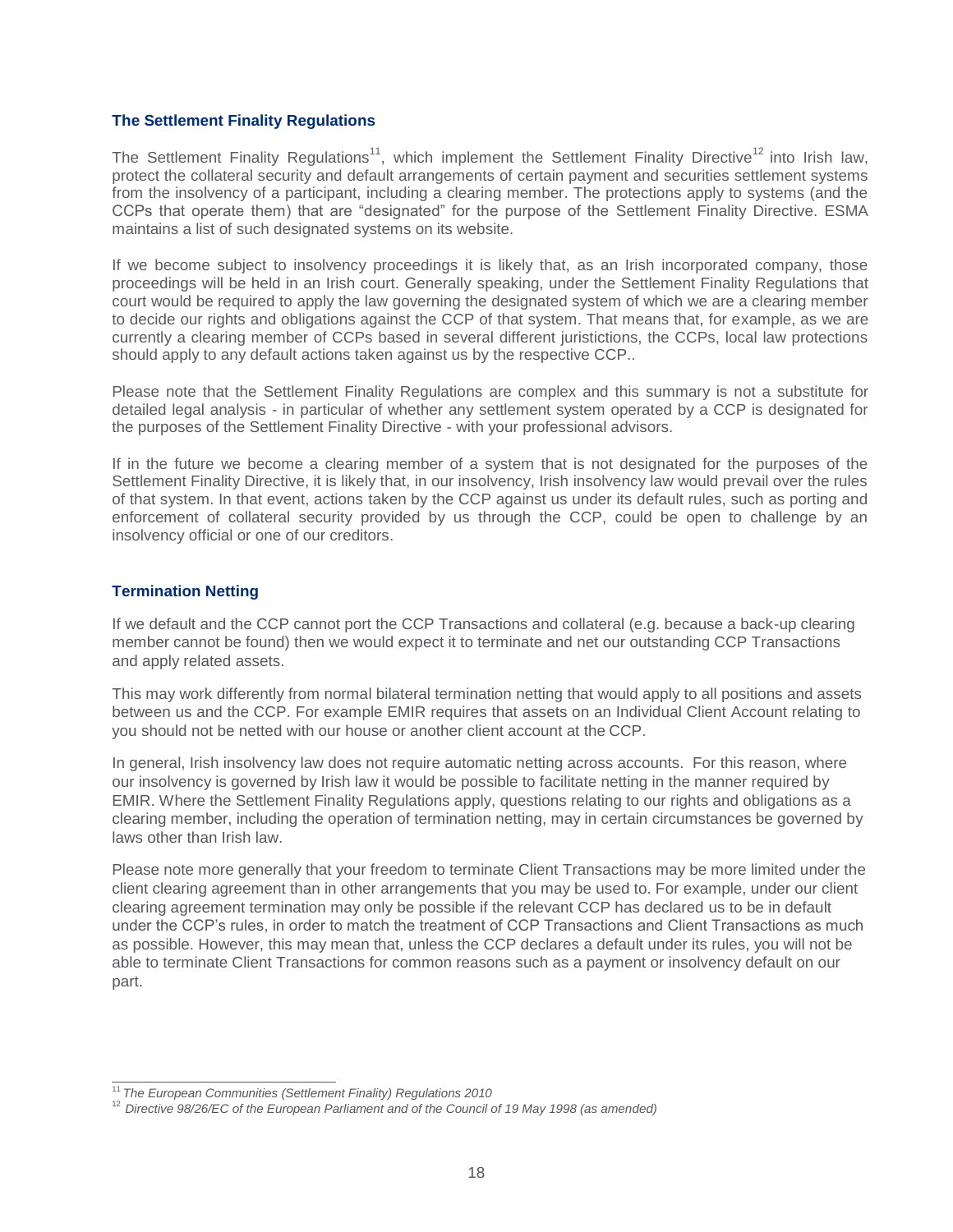#### **Porting – Prohibition**

As mentioned above, except in specific (e.g. physically segregated) structures, a CCP only owes us (not you) obligations in relation to CCP Transactions and related assets.

As a result, when these contracts and assets are transferred to a back-up clearing member, there is a risk of insolvency challenge because our rights have effectively been taken from us on or around the time of our insolvency. Applicable laws may not permit this and there is a risk that the courts may therefore not permit, or may unwind, any porting and related Client Transactions with your back-up clearing member.

That said, we expect the risk of challenge to be low in relation to CCP Transactions and matching transfer of Client Transactions that are ported in accordance with the default rules of a CCP that has Part VII protection.

#### **Porting – Preferential Creditors**

As mentioned under "What happens if we are declared to be in default by a CCP?" in Part One A, a CCP's porting structure may be based on or supported by a security interest. This can take different forms but generally involves us creating security over our rights against the CCP in relation to an Individual Client Account or Omnibus Client account in your favour or in favour of another person (e.g. an independent trustee) to hold the security on your behalf. Broadly speaking, the security interest should support the argument that these assets are not part of our insolvency estate (i.e. are not to be shared with our other creditors).

However, depending on the exact structure, insolvency law gives certain statutory creditors priority over secured creditors. This means that some creditors may have a claim on client account assets ahead of you. Statutory creditors are likely to include, amongst others, our insolvency official (e.g. in respect of its costs and expenses), a relatively small amount of unsecured creditors, some employee salaries and pension contributions.

# **Mismatch of CCP/Client Transactions and Assets**

It could be that our net assets in relation to CCP Transactions do not match our net obligations to each other in relation to the matching Client Transactions. This can slow down or make porting impossible either operationally or legally.

For example, it may occur at CCP level as a result of Fellow Client Risk (see the explanation of this term in Part Two of this document) in an Omnibus Client Account, with the result that there are insufficient assets available for porting to satisfy our obligations to you in relation to the Client Transactions.

Alternatively, it could be that all of your Client Transactions with us are netted automatically as a result of Irish insolvency law (please see above under "Termination netting").

#### **Central Bank and Credit Institutions (Resolution) Act, 2011**

The European Union (Bank Recovery and Resolution) Regulations 2015 apply to us as an Irish bank. As a result, in serious circumstances we (or any other assets and liabilities) may be transferred to a third party by the ECB/Central Bank of Ireland. In that case your counterparty and/or your counterparty risk may change. It is unlikely that you will be able to stop such transfer or to enforce any early termination rights against us as a result of such transfer.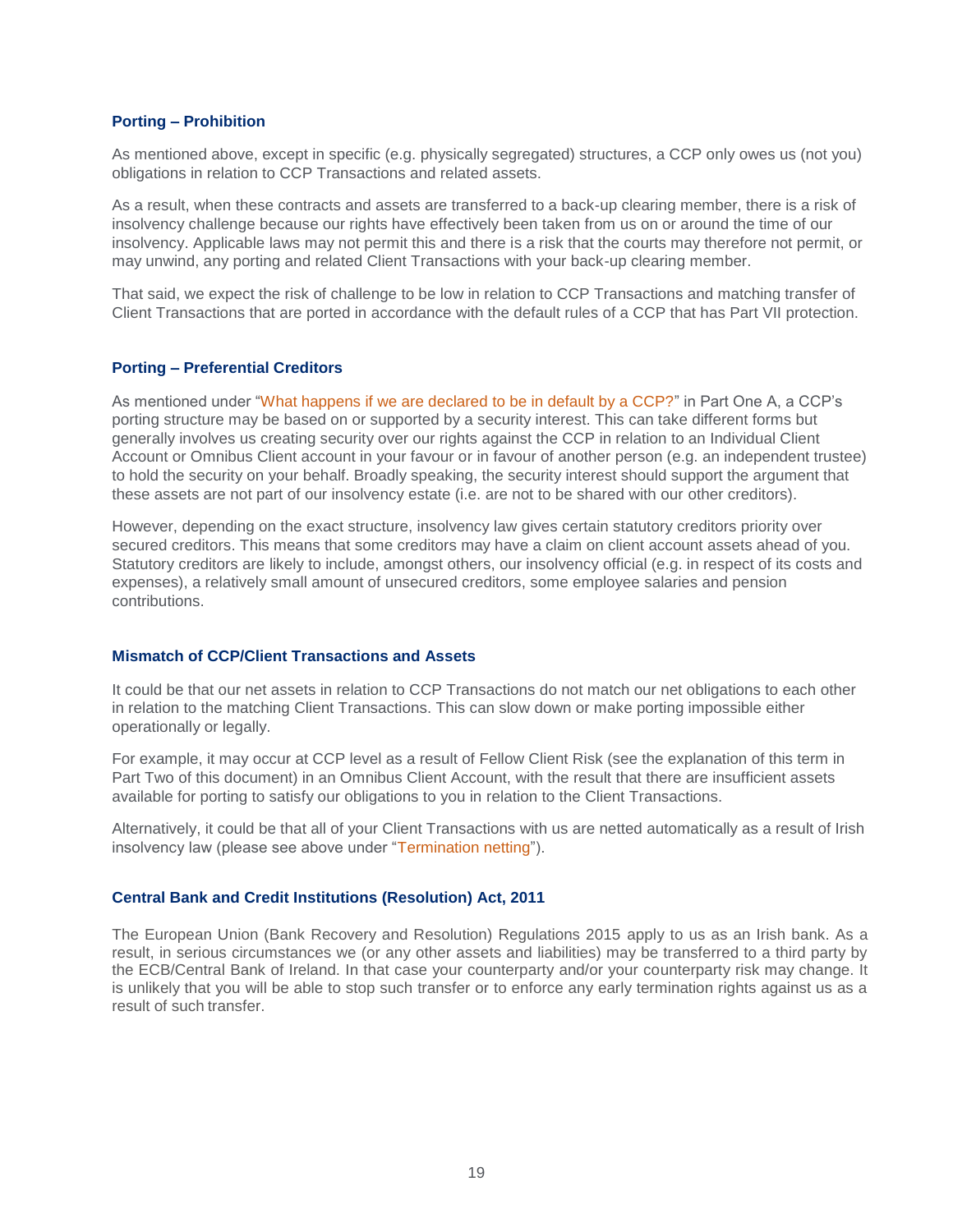# <span id="page-18-0"></span>Part Two: CCP Client Account Structures

As noted in Part One B, each CCP may offer at least one Omnibus Client Account and/or at least one Individual Client Account by changing some of the features. This Part Two contains an overview of the main levels of segregation within each account type of which we are aware that the CCPs offer, together with an overview of the main protections afforded by and the main legal implications of each.

The descriptions given in this Part Two are very high level and consider the typical features of these account types and levels of segregation. However, the particular characteristics of the accounts will affect the exact levels of protection they offer and the legal implications so you must review the information provided by the CCPs to fully understand the risks of the specific account we maintain in relation to you at each CCP. Each CCP is required to publish information about the account structures it offers and we have provided a link to the relevant part of the website of each CCP we use. You may also need to seek professional advice to understand the differences in detail. However, we hope that the questions raised and factors described in both parts of this document will help you to know which questions to ask and to understand the impact of the answers you receive.

The descriptions have been prepared on the basis of publicly available disclosure documents made available by a selection of CCPs. We are not responsible for, and do not accept any liability whatsoever, for any content or omissions or inaccuracies contained in the information produced by any CCP.

The Annex seeks to compare the main account types and levels of segregation against the following risks:

| Account Type and Level of<br>Segregation | <b>Explanation of Risk</b>                                                                                                                                                                                                                                                                                             |
|------------------------------------------|------------------------------------------------------------------------------------------------------------------------------------------------------------------------------------------------------------------------------------------------------------------------------------------------------------------------|
| <b>Transit Risk</b>                      | Whether you are exposed to us at any point in the process of providing or receiving<br>margin in respect of Client Transactions.                                                                                                                                                                                       |
| <b>Fellow Client Risk</b>                | Whether assets provided to the CCP in respect of CCP Transactions related to you<br>could be used to cover losses in CCP Transactions relating to another client.                                                                                                                                                      |
| <b>Liquidation Risk</b>                  | Whether, if the CCP Transactions and assets relating to them were to be<br>terminated or ported, there is a risk that any non-cash assets would be liquidated<br>into cash. If this were to happen, the value given to such assets by the CCP may<br>differ from what you perceive to be the full value of the assets. |
| <b>Haircut Risk</b>                      | Whether the value of the assets that relate to CCP Transactions might be reduced<br>or not increase by as much as you expect because the CCP applied a haircut that<br>did not properly reflect the value of the asset.                                                                                                |
| <b>Valuation Mutualisation Risk</b>      | Whether the value of the assets that relate to CCP Transactions could be reduced<br>or not increase by as much as you expect because the assets posted in relation to<br>other clients' CCP Transactions have decreased in value.                                                                                      |
| <b>CCP Insolvency Risk</b>               | Whether you are exposed to the insolvency or other failure of the CCP.                                                                                                                                                                                                                                                 |

Risks Used to Compare Each Account Type and Level of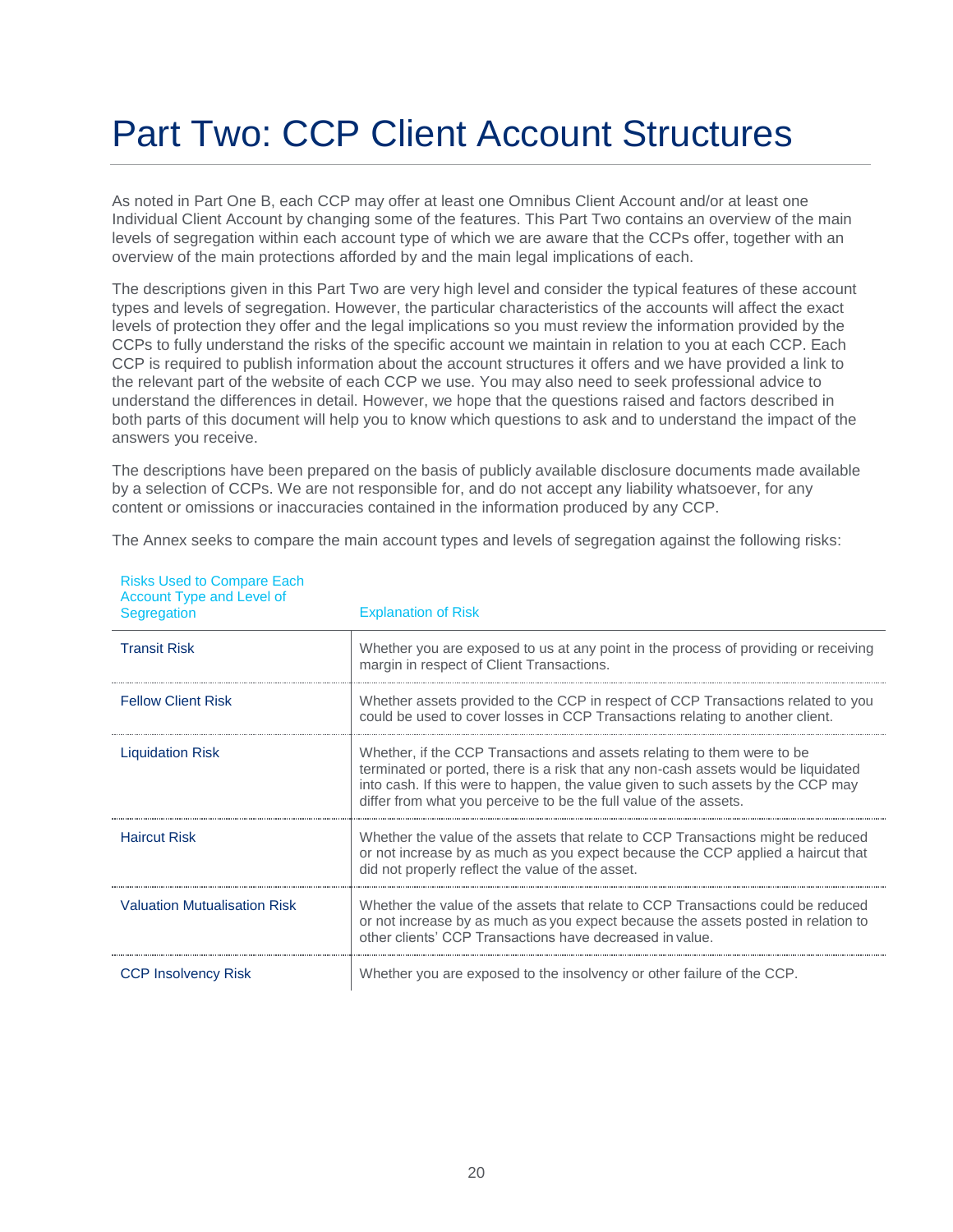# **Typical Client Account Characteristics**

|                                                                                                                   | <b>Net Omnibus Client Account</b>                                                                                                                                                                                                                                                                     | <b>Gross Omnibus Client Account</b>                                                                                                                                                                                                                                                                               | <b>Individual Client Account</b>                                                                                                                                       |
|-------------------------------------------------------------------------------------------------------------------|-------------------------------------------------------------------------------------------------------------------------------------------------------------------------------------------------------------------------------------------------------------------------------------------------------|-------------------------------------------------------------------------------------------------------------------------------------------------------------------------------------------------------------------------------------------------------------------------------------------------------------------|------------------------------------------------------------------------------------------------------------------------------------------------------------------------|
| Who will the CCP<br><b>Transactions</b><br>recorded in the<br>account relate to?                                  | Net Omnibus Client Accounts record both<br>assets and CCP Transactions that relate to<br>you and the assets and CCP Transactions<br>that relate to one or more of our other clients.                                                                                                                  | Gross Omnibus Client Accounts record<br>assets and CCP Transactions that relate to<br>you and the assets and CCP Transactions<br>that relate to one or more of our other clients.                                                                                                                                 | Only assets and CCP Transactions that relate<br>to you should be recorded in an Individual<br>Client Account.                                                          |
| Which losses can<br>assets recorded in<br>the account be used<br>for?                                             | Assets that are provided to the CCP as<br>margin for a CCP Transaction recorded in a<br>Net Omnibus Client Account may be used to<br>cover any losses in that account, whether<br>such losses relate to the CCP Transactions<br>relating to you or CCP Transactions relating<br>to another client.    | Assets that are provided to the CCP as<br>margin for the CCP Transactions recorded in<br>a Gross Omnibus Client Account may be<br>used to cover any losses in that account,<br>whether such losses relate to the CCP<br>Transactions relating to you or CCP<br>Transactions relating to another client.           | Assets that are provided to the CCP as<br>margin for CCP Transactions recorded in an<br>Individual Client Account may only be used to<br>cover losses in that account. |
| Will the CCP know<br>which CCP<br><b>Transactions and</b><br>types of assets<br>relate to you?                    | The CCP may not know which CCP<br>Transactions and assets recorded in a Net<br>Omnibus Client Account relate to you.                                                                                                                                                                                  | The CCP may not know which CCP<br>Transactions and assets recorded in a Gross<br>Omnibus Client Account relate to you.                                                                                                                                                                                            | Yes                                                                                                                                                                    |
| Will the CCP record<br>the assets provided<br>by value only or will<br>it identify the type of<br>asset provided? | The CCP may identify in its records the type<br>of asset provided as margin for the Net<br>Omnibus Client Account but will not be able to<br>identify which type of assets relate to any<br>client's CCP Transactions within that Net<br>Omnibus Client Account.                                      | The CCP may identify in its records the type<br>of asset provided as margin for the Gross<br>Omnibus Client Account but is unlikely to be<br>able to identify anything other than the value<br>of the assets provided in respect of any<br>client's CCP Transactions within that Gross<br>Omnibus Client Account. | The CCP should identify in its records the<br>type of asset provided as margin for an<br>Individual Client Account.                                                    |
| Will the CCP<br><b>Transactions</b><br>recorded in the<br>account be netted?                                      | It is likely that the CCP Transactions recorded<br>in the account will be netted. This means that<br>CCP Transactions that relate to you may be<br>netted with CCP Transactions that relate to<br>our other clients whose CCP Transactions are<br>recorded in the same Net Omnibus Client<br>account. | <b>No</b>                                                                                                                                                                                                                                                                                                         | CCP Transactions are likely to be netted, but<br>should not be netted against the CCP<br>Transactions relating to any of our other<br>clients.                         |
| Will the margin be<br>calculated on a<br>gross or net basis?                                                      | The margin will be calculated on a net basis.                                                                                                                                                                                                                                                         | The margin will be calculated on a gross<br>basis.                                                                                                                                                                                                                                                                | The margin requirement for an Individual<br>Client Account will typically be calculated on a<br>net basis.                                                             |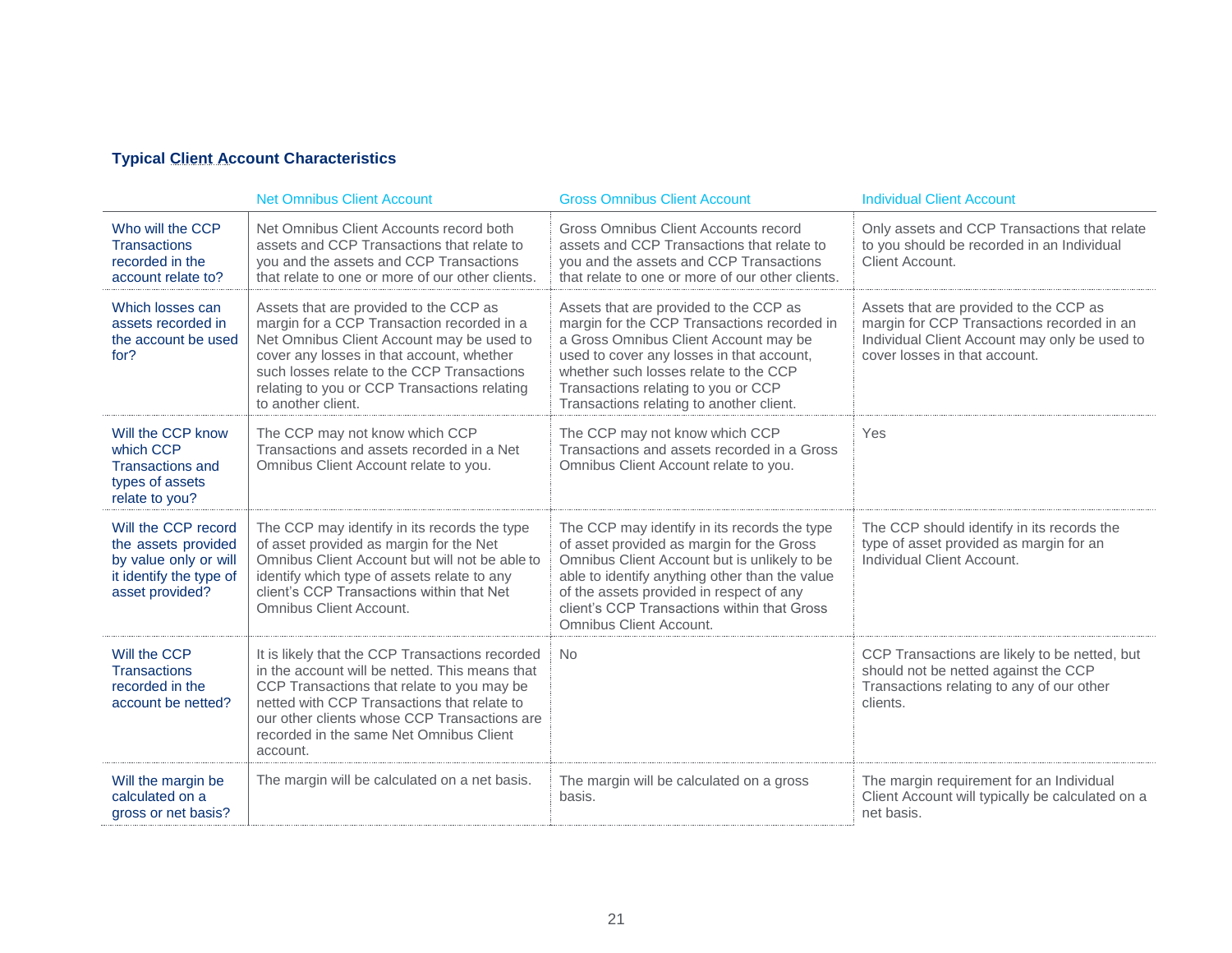|                                                                                                                    | <b>Net Omnibus Client Account</b>                                                                                                                                                     | <b>Gross Omnibus Client Account</b>                                                                                                                                                              | <b>Individual Client Account</b>                                                                                                                                                                                                                                                       |
|--------------------------------------------------------------------------------------------------------------------|---------------------------------------------------------------------------------------------------------------------------------------------------------------------------------------|--------------------------------------------------------------------------------------------------------------------------------------------------------------------------------------------------|----------------------------------------------------------------------------------------------------------------------------------------------------------------------------------------------------------------------------------------------------------------------------------------|
| Will you have to<br>enter into any<br>documentation or<br>operational<br>arrangements<br>directly with the<br>CCP? | You may have to enter into legal<br>documentation to which the CCP is party. It is<br>unlikely that you will have to set up any<br>operational arrangements with the CCP<br>directly. | You may have to enter into legal<br>documentation to which the CCP is a party. It<br>is possible but unlikely that you will have to<br>set up operational arrangements with the<br>CCP directly. | You may have to enter into legal<br>documentation to which the CCP is a party. It<br>is also possible that you will have to set up<br>some operational arrangements with the CCP<br>directly.                                                                                          |
| <b>Transit Risk</b>                                                                                                | <b>Yes</b>                                                                                                                                                                            | <b>Yes</b>                                                                                                                                                                                       | Yes                                                                                                                                                                                                                                                                                    |
| <b>Fellow Client Risk</b>                                                                                          | <b>Yes</b>                                                                                                                                                                            | <b>Yes</b>                                                                                                                                                                                       | <b>No</b>                                                                                                                                                                                                                                                                              |
| <b>Liquidation Risk</b>                                                                                            | Yes (unless the CCP is able to port the assets<br>recorded in the account or is able to transfer<br>the assets to you without needing to liquidate<br>some or all of them first).     | Yes (unless the CCP is able to port the assets<br>recorded in the account or is able to transfer<br>the assets to you without needing to liquidate<br>some or all of them first).                | Yes (unless the CCP is able to port the assets<br>recorded in the account or is able to transfer<br>the assets to you without needing to liquidate<br>some or all of them first).                                                                                                      |
| <b>Haircut Risk</b>                                                                                                | <b>Yes</b>                                                                                                                                                                            | <b>Yes</b>                                                                                                                                                                                       | <b>Yes</b>                                                                                                                                                                                                                                                                             |
| Valuation<br><b>Mutualisation Risk</b>                                                                             | <b>Yes</b>                                                                                                                                                                            | <b>Yes</b>                                                                                                                                                                                       | <b>No</b>                                                                                                                                                                                                                                                                              |
| <b>CCP Insolvency</b><br><b>Risk</b>                                                                               | <b>Yes</b>                                                                                                                                                                            | <b>Yes</b>                                                                                                                                                                                       | <b>Yes</b>                                                                                                                                                                                                                                                                             |
| How likely it is that<br>porting will be<br>achieved if we<br>default?                                             | There is a significant risk that porting will not<br>be achieved in respect of positions and<br>assets recorded in a Net Omnibus Client<br>account.                                   | There is a significant risk that porting will not<br>be achieved in respect of positions and<br>assets recorded in a Gross Omnibus Client<br>account.                                            | If you have satisfied all of the CCP's and<br>back-up clearing member's conditions, porting<br>is more readily facilitated in the event of our<br>default. However, you should note that porting<br>is unlikely to happen in respect of securities<br>transactions pending settlement. |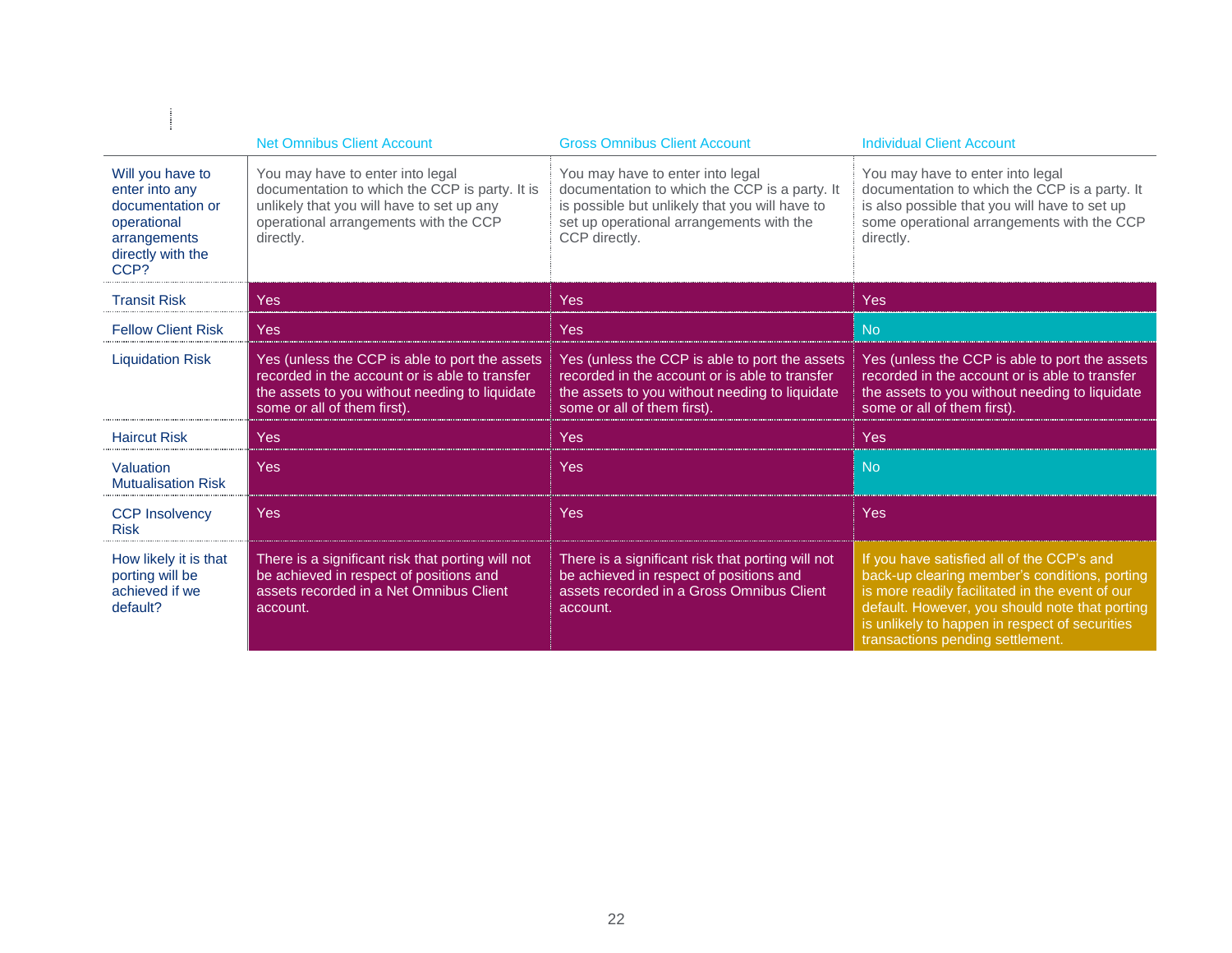# **Additional Features that May be Available for Individual Client Accounts**

Some CCPs may offer additional Individual Client Accounts with special features that have been designed to mitigate certain of the risks identified under "Typical account structures" above. Below is a high level overview of some of the common additional features. The extent to which any risks are mitigated by these additional features, if at all, will depend on the structures used by an individual CCP. Again, therefore, you must review the information provided by the CCPs in order to evaluate the actual risks to you and you may need some professional advice. It is likely that these additional features will only be available to certain types of clients that meet each CCP's requirements. These additional features are not required by EMIR. Accordingly, not all CCPs will offer them nor are we obliged to facilitate access to them.

| <b>Additional Feature</b>      | High Level Overview of the Additional Feature                                                                                                                                                                                                                                                                                                                                                                                                                                          | <b>Which Risks Might this</b><br><b>Feature Mitigate?</b> |
|--------------------------------|----------------------------------------------------------------------------------------------------------------------------------------------------------------------------------------------------------------------------------------------------------------------------------------------------------------------------------------------------------------------------------------------------------------------------------------------------------------------------------------|-----------------------------------------------------------|
| <b>Extended Porting Period</b> | In the event of our default, this feature has been designed to allow more time for porting to be<br>achieved                                                                                                                                                                                                                                                                                                                                                                           | This may make porting more likely<br>to be achieved.      |
|                                | For a set period of time (decided by the CCP) following our default, the CCP Transactions<br>and assets that relate to you will continue to be held in an account which the CCP will identify<br>as directly relating to you. If you find a back-up clearing member, these CCP Transactions<br>and assets will then be transferred to one of their client accounts. If you do not find a back-up<br>clearing member, they will be terminated and the termination value returned to you |                                                           |
|                                | Where the CCP treats the Client as an interim Clearing Member, it is possible that the CCP<br>may expect you to contribute to the default fund and may require additional margin, including<br>variation margin, to be provided in respect of the CCP Transactions transferred to you                                                                                                                                                                                                  |                                                           |
|                                | It is possible that you may have to set up such accounts as the CCP requires and have the<br>ability to make payments directly to the CCP. The CCP may also have an additional list of<br>requirements that you will have to satisfy to be able to use the extended porting period.                                                                                                                                                                                                    |                                                           |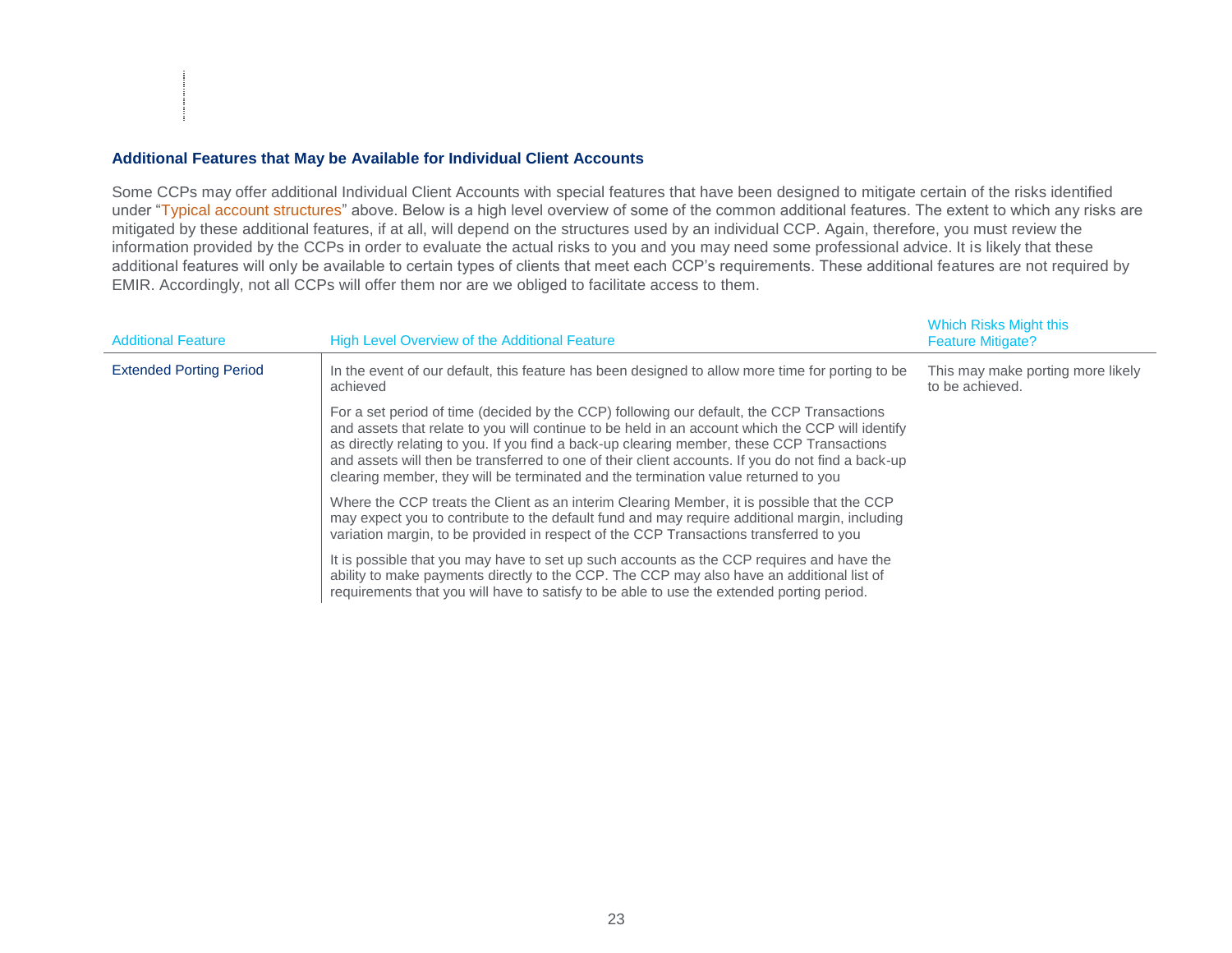# <span id="page-22-0"></span>Part Three: CCP specific disclosures

# **BME CLEARING SUPPLEMENT**

# **What is the purpose of this supplement?**

This supplement (**BME Clearing Supplement**) is intended to supplement the information set out elsewhere in this document in circumstances where we provide clearing services to you with respect to Trades (as defined in BME's Rule Book) cleared through the Equity Segment (**BME Clearing Services**) in BME Clearing, S.A., Sociedad Unipersonal (**BME**). In such circumstances, the contents of this document will apply subject to, and as supplemented and amended by, this BME Clearing Supplement. You must review the information provided in this BME Clearing Supplement, together with BME's Rule Book, the Equity Segment General Conditions and the relevant disclosures published by BME (see, for example, the BME disclosure document at the link at the end of this document), and in conjunction with the rest of this document prior to confirming to us that you would like us to provide the BME Clearing Services to you.

Capitalised terms appearing and not otherwise defined in this BME Clearing Supplement shall have the meaning ascribed to them in BME's Rule Book and in the Equity Segment General Conditions.

# **The Principal-to-Principal Clearing Model**

In the context of the BME Clearing Services, we adopt the "principal-to-principal" model. Accordingly, provisions included in Part One and Part Two, including but not limited to those related to: (i) margin (e.g. how margin will be called from you and transferred to the CCP and the associated transit risk), (ii) porting (the transfer of Client Transactions on a business as usual basis and following our default), (iii) CCP Transactions (as defined in this document), (iv) insolvency risks (our's and/or BME's insolvency), (v) margin rights (generally speaking, your risk of loss will be higher in relation to title transfer margin; an lower if you have retained the assets) and (vi) close-out netting (if we default and BME cannot port the CCP Transactions and collateral then we would expect it to terminate and net our CCP Transactions and apply related assets) will generally continue to apply.

# **Applicable legal framework**

Spanish law will generally apply to the BME Clearing Services (including in the event of BME's insolvency).

In summary, the legal framework applicable to BME (including its segregation and portability regime) mainly includes: (i) Regulation (EU) No. 648/2012 of the European Parliament and of the Council of 4 July 2012 on OTC derivatives, central counterparties and trade repositories, (ii) Royal Legislative Decree 4/2015, of October 23, 2015, approving the consolidated text of the Securities Market Law, (iii) Law 41/1999, of 12 November, on payment and securities settlement systems, (iv) Royal Decree-Law 5/2005, of 11 March 2005, on urgent reforms to encourage productivity and improve public procurement and (v) Law 22/2003, of 9 July 2003, on insolvency.

# **Insolvency**

As described above, Spanish law will apply in the event of our's and BME's insolvency, in which cases you may not receive all of your assets back or retain the benefit of your positions; and there are likely to be time delays and costs connected with recovering those assets.

In addition and without prejudice to what is set out in Part One C of this document, please note the following:

A) With respect to BME's insolvency: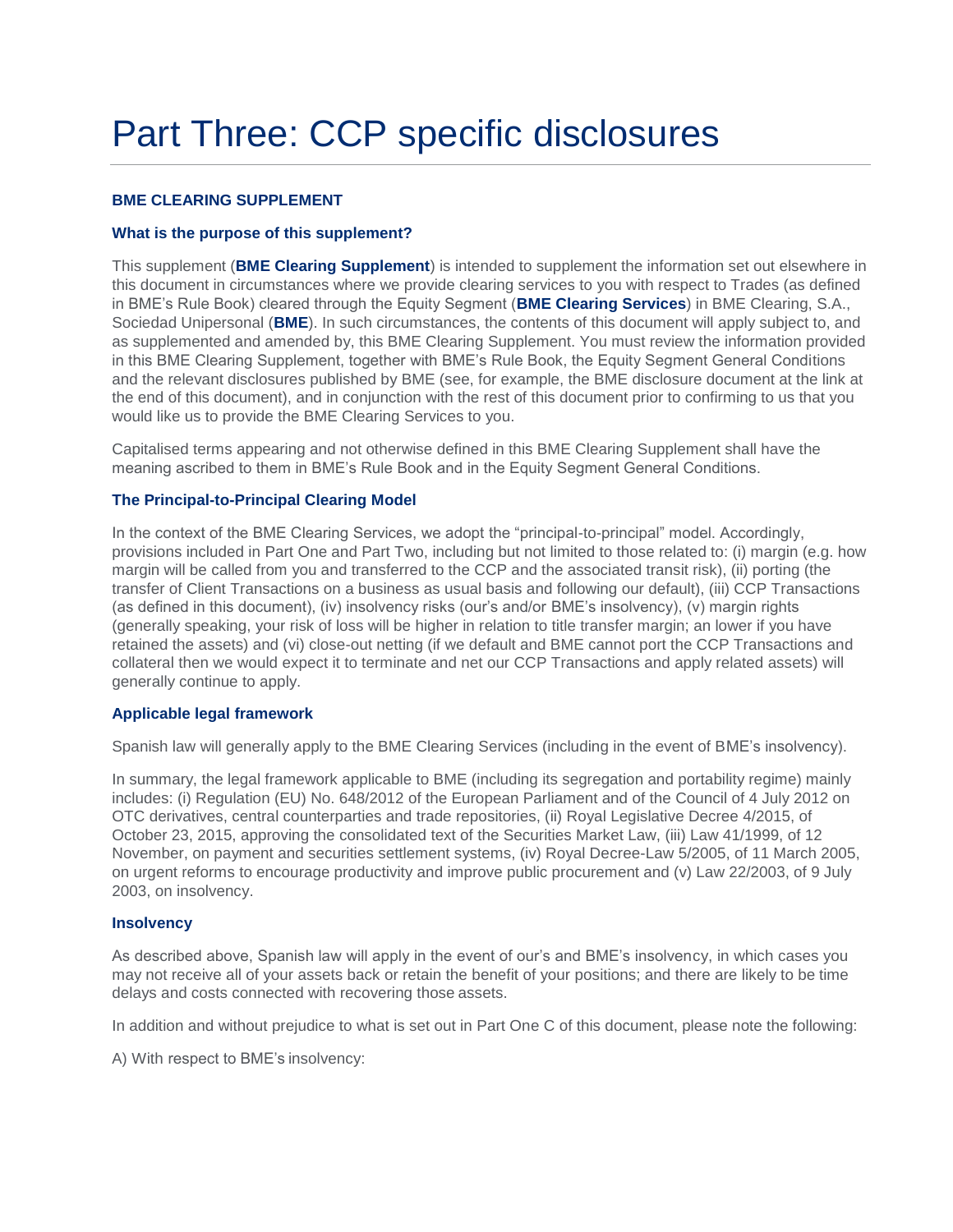- You and us (if all our obligations vis-á-vis BME have been fulfilled and should all our contracts and positions be settled) shall have an absolute right of separation with respect to any surplus of the margin posted to BME in accordance with its Rule Book (with the exception of contributions to the default fund);
- We expect that the Comisión Nacional del Mercado de Valores (**CNMV**) would be appointed as the insolvency official to manage BME's insolvency.
- B) With respect to our insolvency:
- BME, after notifying the CNMV, shall arrange for the transfer of your contracts and positions, together with the assets representing the relevant margin. For these purposes, both the competent judge and the insolvency official shall provide the entity to which the book entries and collateral are to be transferred with access to the documentation and the computer records required to make the transfer effective. Where such transfer cannot be effected, the entity may order the settlement of the contracts and positions, including those for the account of clients. In that case, once the procedures that must be performed with respect to the registered positions and collateral provided by you vis-á-vis us have concluded, you shall have an absolute right of separation with respect to any surplus.

# **Additional types of Accounts operated by BME in the Equity Segment**

The structure of the Accounts offered by BME is very similar to that offered by the rest of EU CCPs.

In addition to the two basic types of client accounts generally available in EU CCPs (Individual Segregated Accounts and Omnibus Segregated Accounts, as previously detailed in this document), the Equity Segment General Conditions, in accordance with the Rule Book, set out the following additional types of accounts operated by BME:

**1. Special Financial Intermediary Account** (**SFIA**): Only financial intermediaries that follow the special and optional settlement procedure by financial intermediaries, as detailed in IBERCLEAR´s regulation and procedures, may open this kind of accounts in the Equity Segment.

The Special Financial Intermediary Account must necessarily be an Individual Segregated Account which will be associated to an account in IBERCLEAR with individual settlement.

**2. Third-Party General Account:** The Third-Party General Account is a specific Omnibus Segregated Account offered by BME in the Equity Segment.

Both the SFIAs and the Third-Party General Accounts may be Gross or Net Registration Accounts, depending on whether positions and margins are calculated gross, that is, without netting, or net, with netting.

Those provisions related to the Individual Segregated Accounts and the Omnibus Segregated Accounts set out in Part One and Part Two of this document should be generally applicable to the SFIAs and the Third-Party General Accounts, respectively.